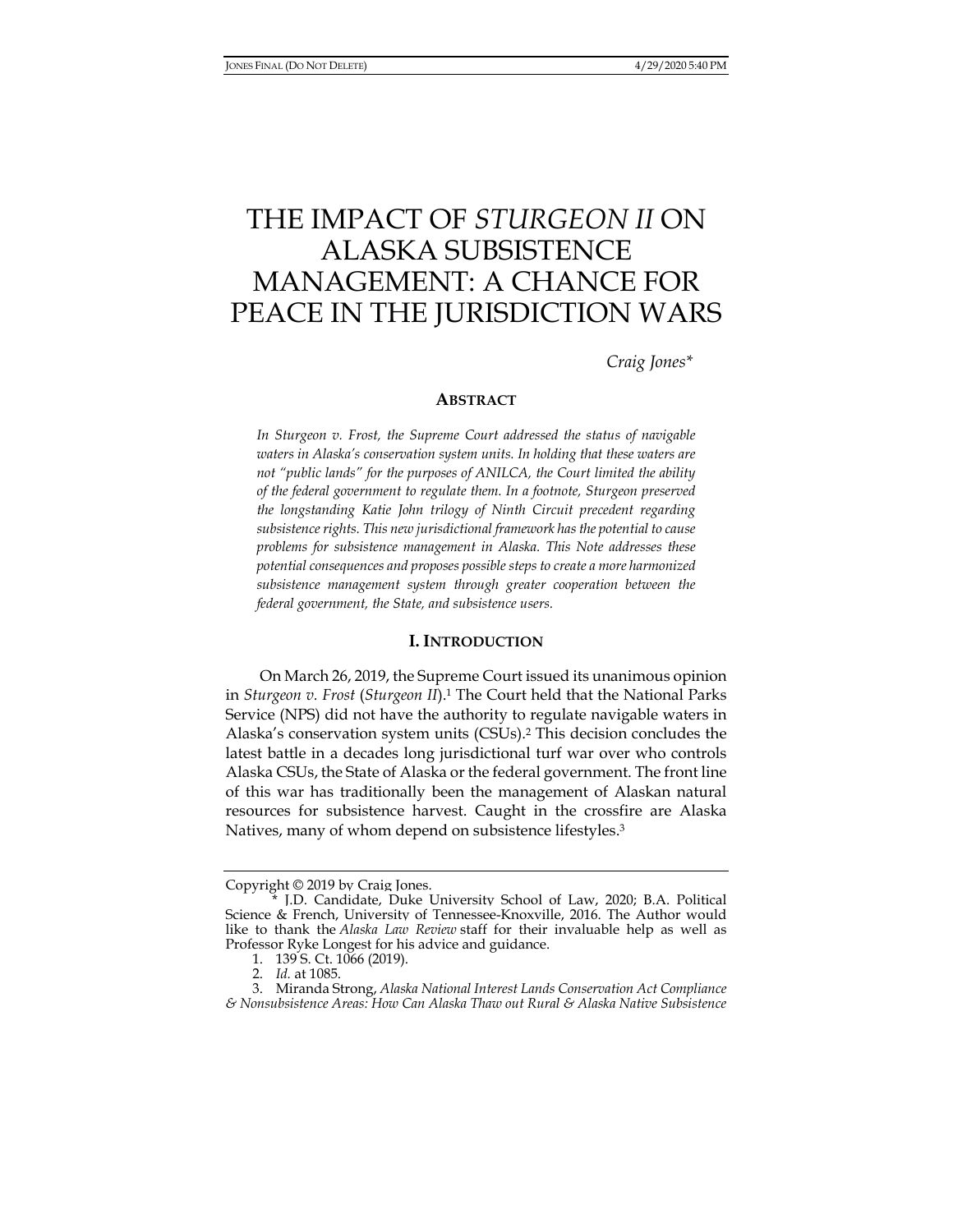While the Court attempted to dodge the subsistence issue in *Sturgeon II*, its decision magnifies the battle lines. The question of Alaskan subsistence management remains open, and the next moves by each party will be critical. The first part of this Note situates *Sturgeon II* in the statutory and judicial history of subsistence in Alaska. The following discussion introduces the *Sturgeon* decisions and considers the possible impact of *Sturgeon II* on subsistence management. The final part proposes a truce in the subsistence jurisdiction wars, suggesting that *Sturgeon II*  might present new avenues for federal-state cooperation and the further recognition of Alaska Native interests. This discussion includes two proposals for policy change in response to the Court's decision: 1) increased cooperation through cooperative management plans, the Alaska Land Use Council, and memoranda of understanding, and 2) a state constitutional amendment recognizing rural subsistence rights.

# **II. BACKGROUND**

## **A. Factual Background**

In 2007, John Sturgeon was navigating the Nation River on his hovercraft,<sup>4</sup> traveling to his preferred moose hunting grounds.<sup>5</sup> National Parks Service (NPS) agents arrived and informed him that NPS regulations prohibited the operation of hovercrafts in the Yukon-Charley Rivers National Preserve.6 Sturgeon returned home empty-handed but did not resign himself to the NPS regulations. Instead, he launched litigation that spanned more than a decade and resulted in two trips to the highest court in the land.

## **B. Statutory Background**

## *1. ANILCA § 103(c)*

Sturgeon's desire to operate his hovercraft in the Yukon-Charley preserve implicated a fundamental question about who has the authority to regulate the navigable waters located in Alaska's CSUs. The answer to this question lies within the law that created Alaska's CSUs, the Alaska National Interest Lands Conservation Act (ANILCA).7 However, ANILCA is far from a model of clarity on this point. Section 103(c) states:

*Rights?*, 30 ALASKA L. REV. 71, 73 (2013).

 <sup>4.</sup> Sturgeon v. Frost, 136 S. Ct. 1061, 1062 (2016).

 <sup>5.</sup> *Id.* at 1064.

 <sup>6.</sup> *Id.* at 1062.

 <sup>7.</sup> Alaska National Interest Lands Conservation Act, Pub. L. No. 96-487, 94 Stat. 2371 (1980) (codified at 16 U.S.C. § 3101–3233*.* (2018)) [hereinafter ANILCA].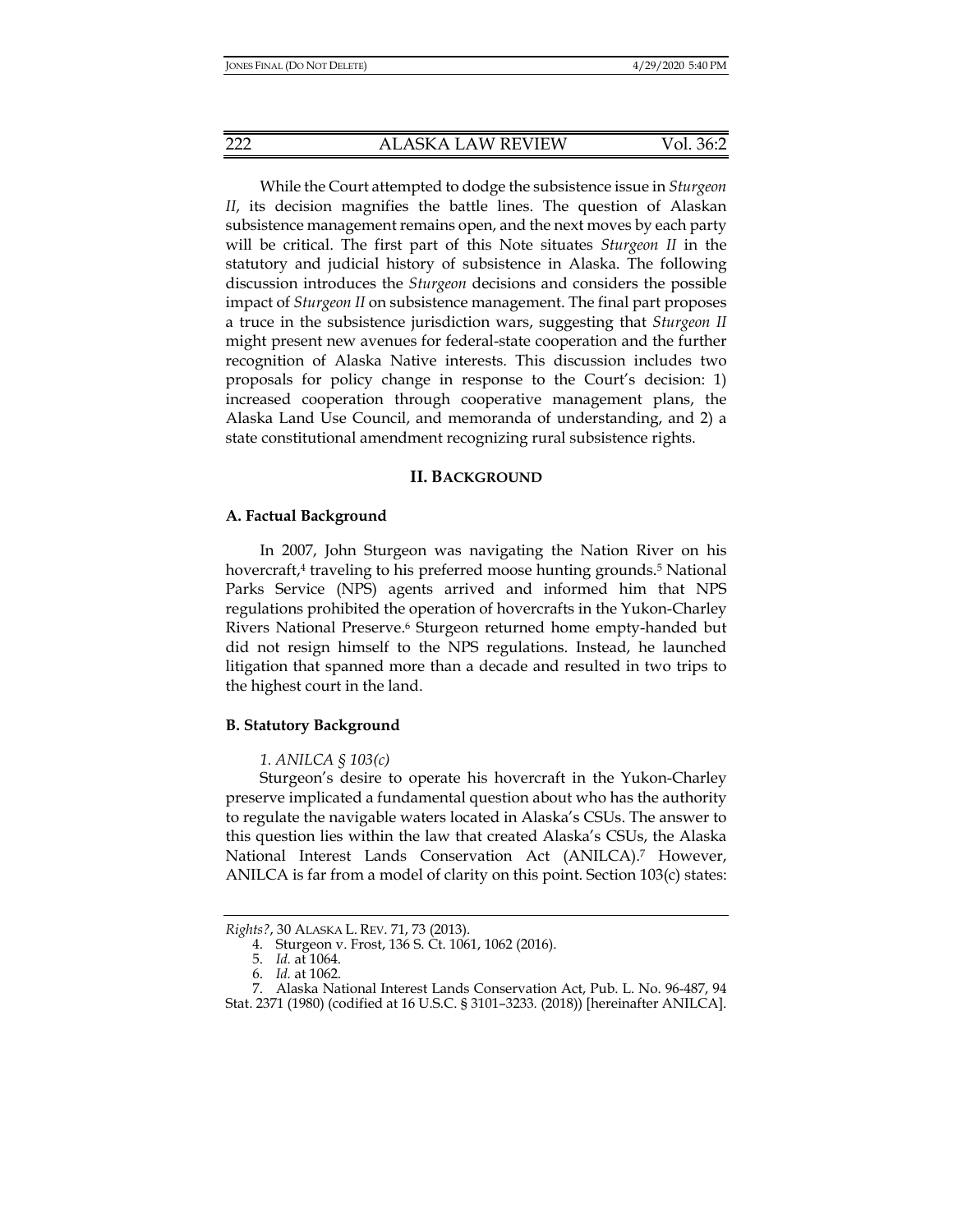Only those lands within the boundaries of any conservation system unit which are public lands (as such term is defined in this Act) shall be deemed to be included as a portion of such unit. No lands which, before, on, or after [the date of ANILCA's enactment], are conveyed to the State, to any Native Corporation, or to any private party shall be subject to the regulations applicable solely to public lands within such units. If the State, a Native Corporation, or other owner desires to convey any such lands, the Secretary may acquire such lands in accordance with applicable law (including this Act), and any such lands shall become part of the unit, and be administered accordingly.8

The Act defines "land" as "lands, waters, or interests therein."9 "Public lands" are defined as "land situated in Alaska which, [after the date of ANILCA's enactment] are Federal lands . . . . "<sup>10</sup> Finally, "Federal land[s]" under ANILCA are "lands the title to which is in the United States after [the date of ANILCA's enactment]."11

To summarize, public lands for the purposes of ANILCA are lands to which the United States had title on December 2, 1980, when ANILCA was enacted, as well as lands within CSUs acquired by the federal government after that date. Only these "public lands" are "subject to the regulations applicable solely to public lands within such units."12 As a practical matter, this section refers to NPS regulations. Other federal regulations, for instance those issued by the EPA, are of general applicability to both public and private lands, removing them from 103(c)'s purview. At first blush, this provision may seem trivial, but its importance is highlighted by the presence of vast "inholdings"13 within Alaska CSUs. Much of the land that falls within the boundaries of the CSUs in Alaska is owned privately or by Alaskan Native corporations. These inholdings are more prevalent in Alaska than elsewhere because in ANILCA Congress chose to follow topographic or natural features rather than property lines.<sup>14</sup> Without section  $103(c)$ , these inholdings would be

 <sup>8.</sup> *Id.* § 103(c), 94 Stat. 2371, 2377.

 <sup>9.</sup> *Id.* § 102(1), 94 Stat. at 2375.

 <sup>10.</sup> *Id.* § 102(3). This section contains an exception for federal lands that had been selected by Native Alaskan corporations but had not yet been transferred. This exception is not material in Sturgeon's case.

 <sup>11.</sup> *Id.* § 102(2).

 <sup>12.</sup> *Id.* § 103(c).

 <sup>13.</sup> Inholdings are pockets of privately owned land within the boundaries of a federally designated national park, monument, or wilderness. Randy Tanner, *Inholdings within Wilderness: Legal Foundations, Problems, and Solutions*, 8 INT'L J. WILDERNESS 9, 9 (2002).

 <sup>14.</sup> *See* ANILCA § 103(b) ("Whenever possible boundaries shall follow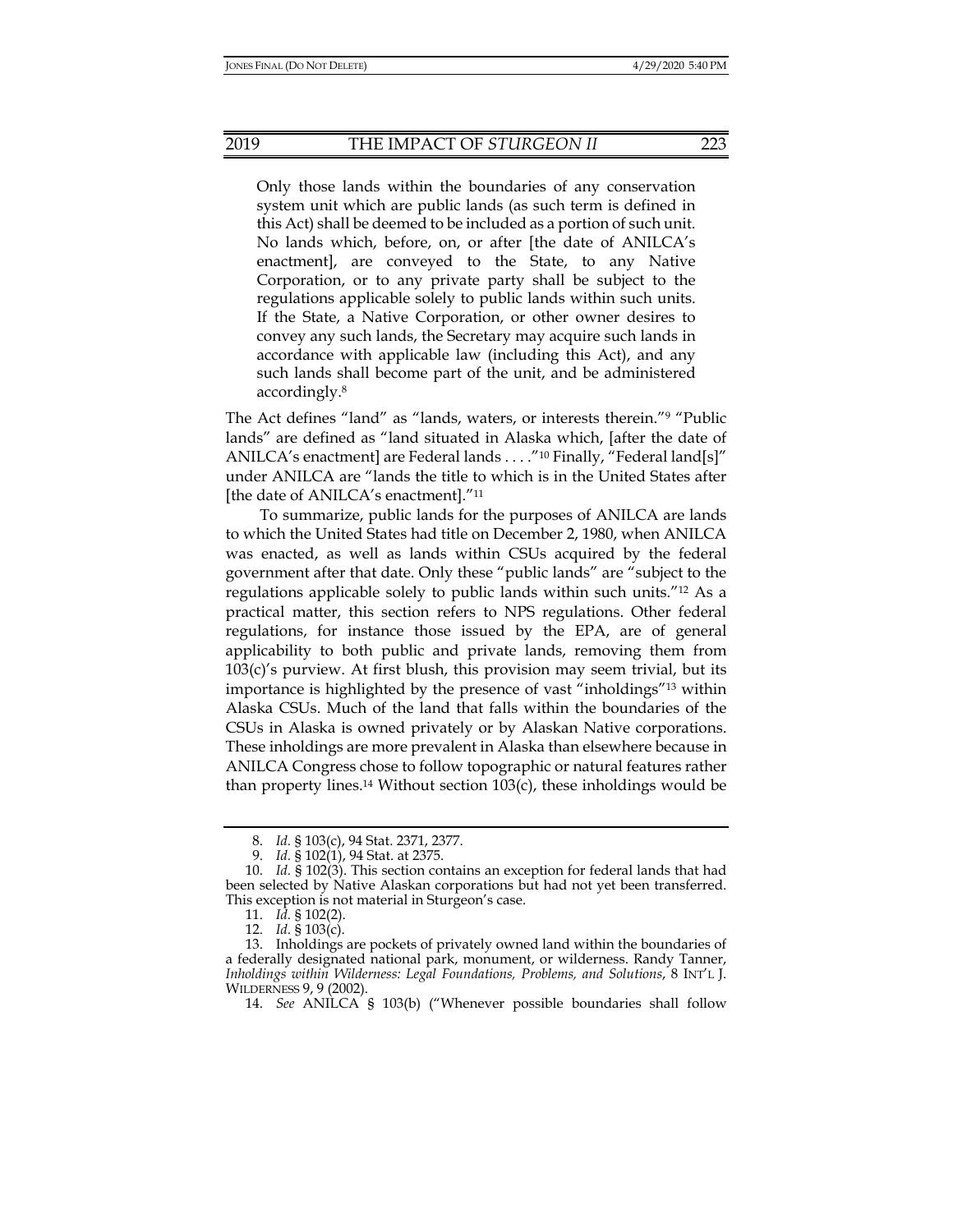subject to NPS regulations along with all of the federally owned land in the CSU.

*2. The History of ANILCA* 

ANILCA resulted from years of legislative wrangling over the fate of Alaska's undeveloped land. The battle that led to ANILCA began with the passage of the Alaska Native Claims Settlement Act (ANSCA).15 Section 17(d)(2) of ANSCA resulted from an amendment proposed by Nevada Senator Alan Bible with the support of conservationists.16 Section  $17(d)(2)$  authorized the Secretary of the Interior to reserve up to eighty million acres of land in Alaska for inclusion in the national park, forest, wildlife refuge, and wild and scenic rivers systems.17 However, Congress had the final authority to approve the withdrawals authorized by §  $17(d)(2).^{18}$  Congress was required to act in response to the Secretary's proposed withdrawals before December 28, 1978.19 As the deadline approached, Congress had not acted on the Secretary's recommendations.20 Further, the State of Alaska had selected nine to eleven million acres located in the proposed section 17(d)(2) areas under their Alaska Statehood Act<sup>21</sup> entitlement.<sup>22</sup> In response, President Carter exercised his authority under the Antiquities Act of 1906<sup>23</sup> to create seventeen new national monuments totaling fifty-six million acres located in the section  $17(d)(2)$  recommended areas.<sup>24</sup> Carter also used his Federal Land Policy and Management Act<sup>25</sup> authority to reserve more land in Alaska.26 In total, the President's reservations exceeded 100 million

hydrographic divides or embrace other topographic or natural features.")

 <sup>15.</sup> Alaska Native Claims Settlement Act, Pub. L. No. 92-203, 85 Stat. 688 (1971) (codified at 43 U.S.C. §§ 1601–1629 (2018)).

 <sup>16.</sup> G. FRANK WILLISS, "DO THINGS RIGHT THE FIRST TIME": ADMINISTRATIVE HISTORY THE NATIONAL PARKS SERVICE AND THE ALASKA NATIONAL INTEREST LANDS CONSERVATION ACT OF 1980 Chapter 2 Section C (1985) (ebook).

 <sup>17.</sup> CLAUS-M NASKE & HERMAN E. SLOTNICK, ALASKA, A HISTORY OF THE 49TH STATE 225 (1987).

 <sup>18.</sup> *Id.*

 <sup>19.</sup> David Aaron Funk, The Alaska National Interest Lands Conservation Act and the National Parks Service: A Primer on Access 2 (June 1990) (unpublished Master's thesis, University of Oregon) http://www.npshistory.com/ publications/anilca-nps-primer.pdf.

 <sup>20.</sup> WALTER R. BORNEMAN, ALASKA SAGA: OF A BOLD LAND 504 (2003).

 <sup>21.</sup> Alaska Statehood Act, Pub. L. No. 85-508, 72 Stat. 339 (1958).

 <sup>22.</sup> DANIEL NELSON, NORTHERN LANDSCAPES: THE STRUGGLE FOR WILDERNESS ALASKA 220 (2004).

 <sup>23.</sup> Antiquities Act of 1906, Pub. L. No. 59-209, 34 Stat. 225 (codified at 54 U.S.C. § 3203 *et seq.*).

 <sup>24.</sup> BORNEMAN, *supra* note 20, at 504.

 <sup>25.</sup> Federal Land Policy and Management Act of 1976, Pub L. No. 94-579, 90 Stat. 2743 (codified at 43 U.S.C. § 1701 *et seq.*).

 <sup>26.</sup> Funk, *supra* note 19, at Chapter 4 Section E.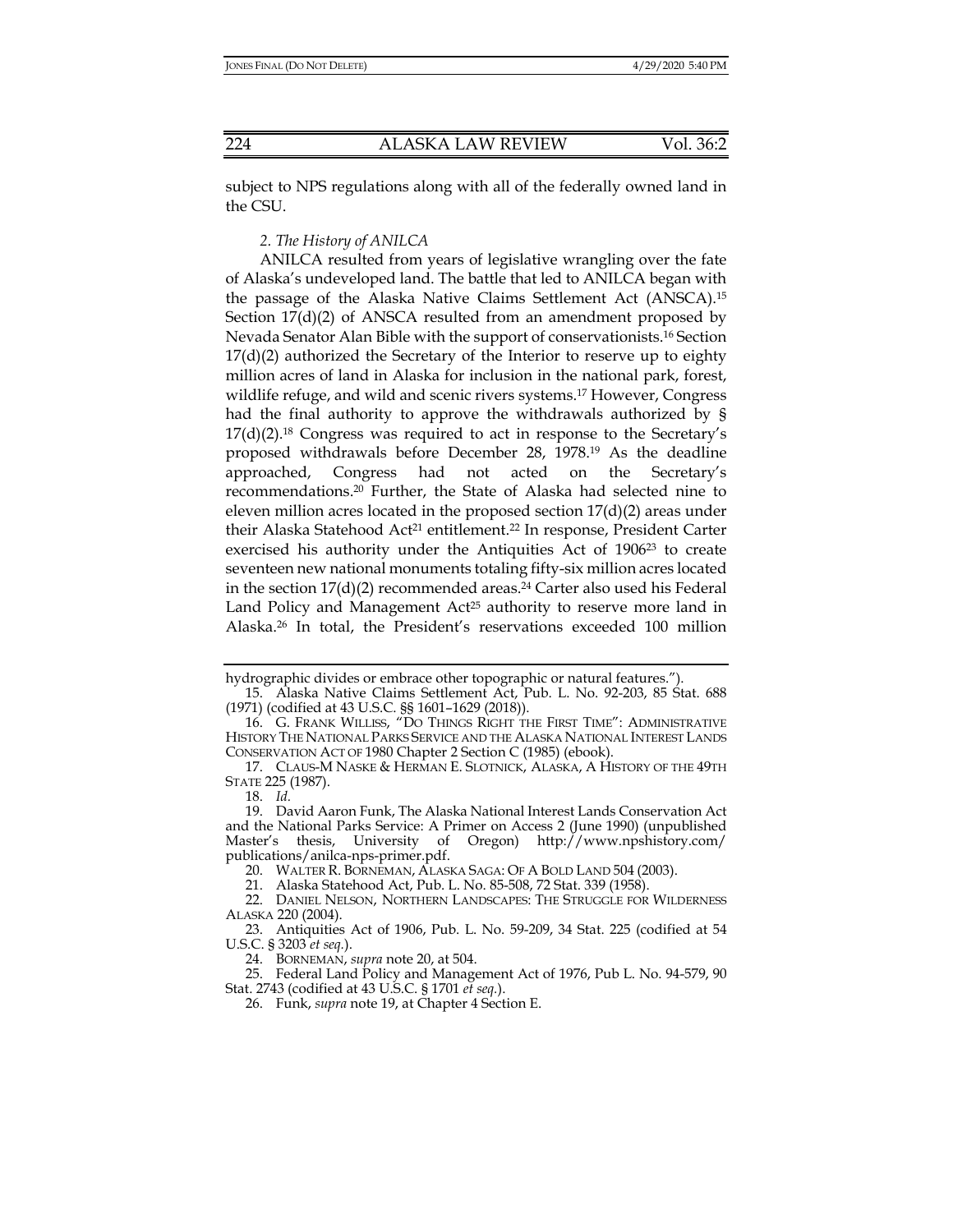## acres.27

The Carter land reservations sparked political controversy in Alaska and set the stage for ANILCA's passage.<sup>28</sup> Like the debates over ANSCA, the legislative process leading to ANILCA pitted conservationists and pro-development forces against each other.29 Alaska Native interests were also determined to ensure that their rights were protected.<sup>30</sup> Ultimately, ANILCA is a compromise statute, balancing conservation, development, and subsistence use of Alaska's lands.31

## **III.** *KATIE JOHN* **AND SUBSISTENCE MANAGEMENT IN ALASKA**

The *Sturgeon* cases unfolded against the backdrop of Alaska's complex subsistence management history. In fact, the *Sturgeon* question was not new. The Ninth Circuit had addressed the § 103(c) question several times in a series of cases collectively known as the *Katie John*  trilogy. These decisions set the parameters of a patchwork state-federal subsistence management system that took center stage in the *Sturgeon*  controversy. At a fundamental level, the *Katie John* decisions called upon courts to consider some finer points of federal water law and their bearing on the word "title" in ANILCA.

# **A. Federal Water Law**

Understanding the holdings in *Katie John* and *Sturgeon* requires some grasp of federal water law. In particular, the Equal Footing Doctrine, the reserved water doctrine, and the navigational servitude loom large in the section 103(c) controversy.

## *1. Equal Footing Doctrine*

The Equal Footing Doctrine states that when a new state enters the union it has the same rights and powers as the existing states.<sup>32</sup> The exact phrase "equal footing" has appeared in every act admitting a new state since the addition of Tennessee in 1796.33 However, this language does

 <sup>27.</sup> BORNEMAN, *supra* note 20.

 <sup>28.</sup> *Id.* at 505.

 <sup>29.</sup> *Id.*; *see also* NELSON, *supra* note 22, at 247–48.

 <sup>30.</sup> James D. Linxwiler & Joseph J. Perkins, *A Primer on Alaska Lands*, 61 ROCKY MTN. MIN. L. INST. 7-37 (2015).

 <sup>31.</sup> *See* NASKE & SLOTNICK,*supra* note 17, at 234–37 (documenting the interests driving the passage of ANILCA and continuing controversies); *see also* Linxwiler & Joseph, *supra* note 30 at 7-33–7-34.

 <sup>32.</sup> *See* Coyle v. Smith, 221 U.S. 559, 573 (1911) ("[W]hen a new State is admitted to the Union, it is so admitted with all of the powers of sovereignty and jurisdiction which pertain to the original states . . . .").

 <sup>33.</sup> John Hanna, *Equal Footing in the Admission of States*, 3 BAYLOR L. REV. 519,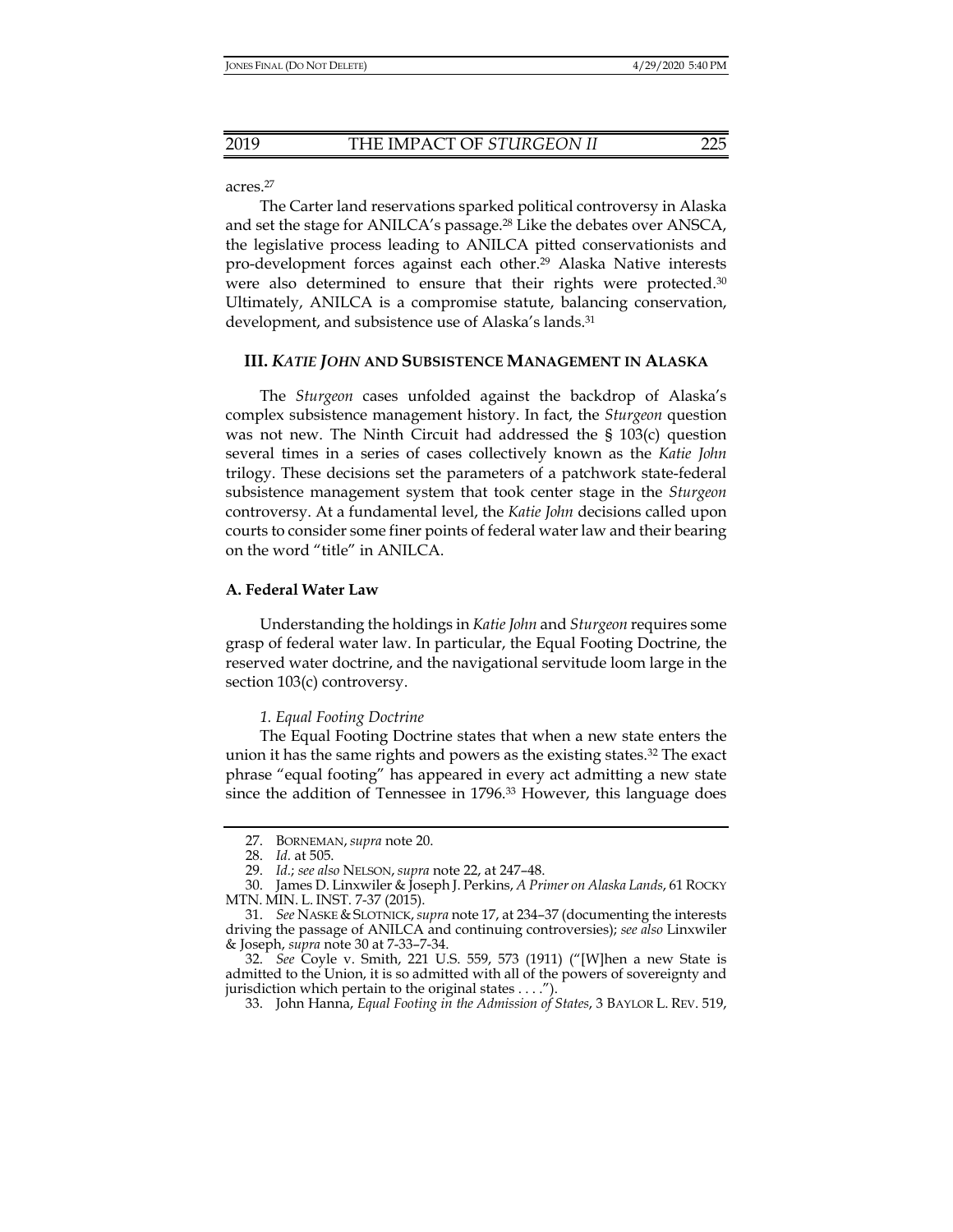not do much work on its own; the heart of the doctrine comes from Article IV Section 3 of the Constitution, which says "[n]ew states may be admitted by the Congress into this union."34 From there, the Constitution defines how these new states will relate to each other and the federal government.35

The Equal Footing Doctrine is important in the context of water rights primarily because of the Submerged Lands Act,36 which gives states title to the land below navigable waters within their borders.37 When Alaska became a state, it gained title to its submerged lands, except those specifically reserved by the federal government.<sup>38</sup>

## *2. Federal Reserved Water Rights*

 The federal reserved water rights doctrine found its first expression in *Winters v. United States*. <sup>39</sup> *Winters* involved the water rights of the Fort Belknap Indian Reservation, located on the Milk River in Montana.<sup>40</sup> Conflict arose because diversions upriver from the reservation threatened to deprive it of water.41 The Court protected the reservation's water rights from these intrusions; it held that when the United States created the reservation and set it aside to be habitable and arable, it reserved the water necessary to accomplish that purpose.<sup>42</sup> In other words, the right to water was "intrinsic to the purpose of the reservation in general."<sup>43</sup> Importantly, the *Winters* court rejected Montana's Equal Footing Doctrine argument that the state gained control over the waters when it entered the union.44 Therefore, the states' jurisdiction over submerged lands has

 36. Submerged Lands Act, Pub. L. No. 83-31, 67 Stat. 29 (1953) (codified at 43 U.S.C. § 1301 *et seq.*).

37. *Id.* 

41. *Id.* at 7.

42. *Winters*, 207 U.S. at 576–77.

 43. Richard Monette, *One Hundred Years After* Winters*: The Immovable Object of Tribes' Reserved Water Rights Meets the Irresistible Force of States' Reserved Rights Under the Equal Footing Doctrine* 114, *in* THE FUTURE OF INDIAN AND RESERVED WATER RIGHTS:THE *WINTERS* CENTENNIAL (Barbara Cosens & Judith V. Royster eds. 2012).

 44. *Winters*, 207 U.S. at 577 ("The power of the government to reserve the waters and exempt them from appropriation under the state laws is not denied  $\ldots$ .").

<sup>523 (1951).</sup> 

 <sup>34.</sup> U.S. CONST. art. IV, § 3.

 <sup>35.</sup> Hanna, *supra* note 33, at 522.

 <sup>38.</sup> United States v. Alaska, 521 U.S. 1, 32–33 (1997).

 <sup>39. 207</sup> U.S. 564 (1907).

 <sup>40.</sup> Barbara Cosens, *The Legacy of* Winters v. United States *and the* Winters *Doctrine, One Hundred Years Later* 6–7, *in* THE FUTURE OF INDIAN AND FEDERAL RESERVED WATER RIGHTS: THE *WINTERS* CENTENNIAL (Barbara Cosens & Judith V. Royster eds. 2012).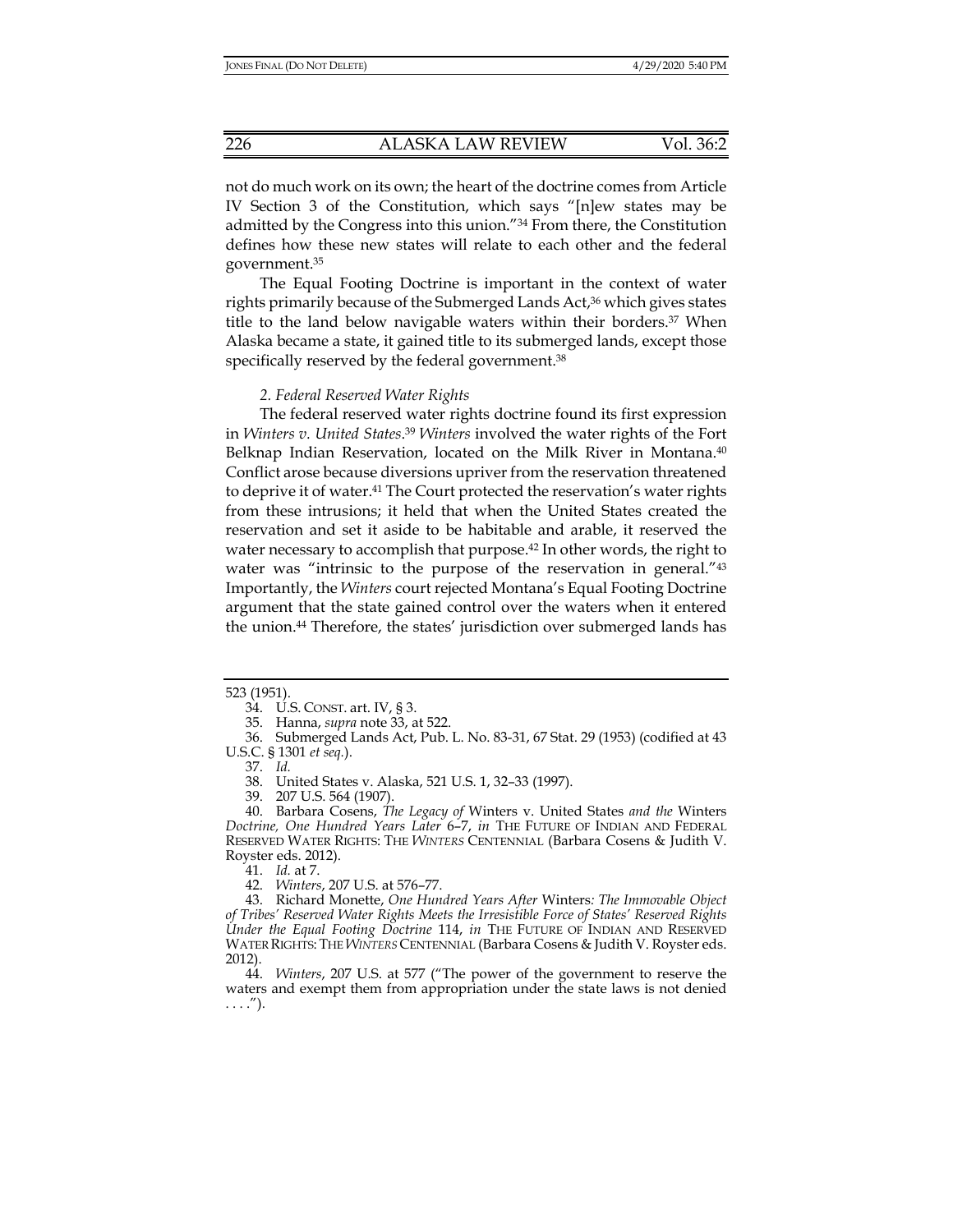no bearing on the federal government's ability to reserve water rights.45

The Court has refined the reserved water rights doctrine over the years, but its basic structure remains the same. For instance, in *Cappaert v.*  United States,<sup>46</sup> the court applied the doctrine to preserve Devil's Hole, a subterranean pool in the Death Valley National Monument.<sup>47</sup> The Court said that "when the Federal Government withdraws its land from the public domain and reserves it for a federal purpose, the Government, by implication, reserves appurtenant water then unappropriated to the extent needed to accomplish the purpose of the reservation."<sup>48</sup>

## *3. Navigational Servitude*

The navigational servitude allows the government to use navigable waters for purposes related to navigation and commerce and preserve navigable waters for those purposes.49 The navigational servitude derives from the Commerce power<sup>50</sup> and has roots in English common law.<sup>51</sup> The servitude represents a public right of use.52 As such, the navigational servitude does not convey ownership of any land or waters.53

## **B. The** *Katie John* **Decisions**

## *1.* Katie John I

When Sturgeon's challenge to the NPS hovercraft ban reached the Ninth Circuit, the panel heard the case against the backdrop of similar cases that applied ANILCA  $\S$  103(c) in the context of subsistence management. Each of these cases involved the same plaintiff, Katie John, a respected Athabascan elder and advocate for subsistence rights.54

*Alaska v. Babbitt*<sup>55</sup> (*Katie John I*) involved the rights of Ahtna Athabascan Alaska Natives to continue subsistence fishing at the Batzulnetas fishery near the confluence of Tanada Creek and the Copper

 <sup>45.</sup> *Id.*; for a more complete discussion of the relationship between reserved water rights and the Equal Footing Doctrine, see Monette, *supra* note 43.

 <sup>46. 426</sup> U.S. 128 (1976).

 <sup>47.</sup> *Id.* at 138.

 <sup>48.</sup> *Id.*

 <sup>49.</sup> Genevieve Pisarski, *Testing the Limits of the Federal Navigational Servitude*, 2 OCEAN & COASTAL L.J. 313, 313 (1997).

 <sup>50.</sup> U.S. CONST. art. I, § 8, cl. 3.

 <sup>51.</sup> RALPH J. GILLIS, NAVIGATIONAL SERVITUDES: SOURCES, APPLICATIONS, PARADIGMS 3 (2007).

 <sup>52.</sup> *Id.* at 2.

 <sup>53.</sup> City of Angoon v. Hodel, 803 F.2d 1016, 1027 n.6 (9th Cir. 1986).

 <sup>54.</sup> Julie Stricker, *Athabascan elder Katie John receives honorary doctorate*, FAIRBANKS DAILY NEWS-MINER (May 14, 2011), http://www.newsminer.com/ news/local\_news/athabascan-elder-katie-john-receives-honorarydoctorate/article\_df8d9ec6-383c-59e7-9bd6-592ce5d8357c.html.

 <sup>55. 72</sup> F.3d 698 (9th Cir. 1995).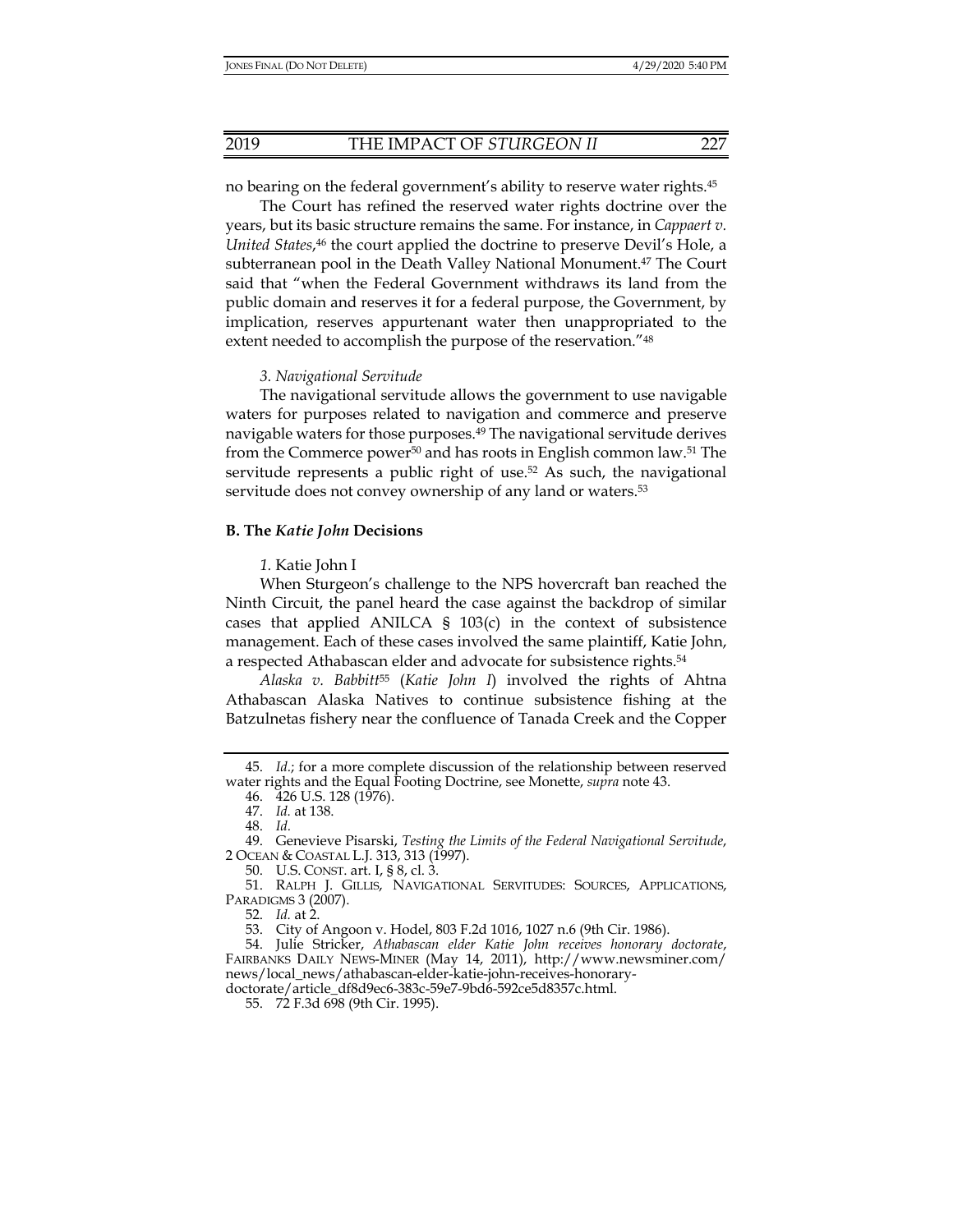River in Wrangell-St. Elias National Park.56 With the passage of ANSCA, Congress extinguished aboriginal fishing rights.57 However, ANILCA gave priority to rural residents to engage in subsistence uses such as hunting and fishing on "public lands."<sup>58</sup> In administering this part of ANILCA, the Secretary of the Interior adopted a regulatory definition of public lands that excluded navigable waters.59 Katie John challenged this definition because it limited the ability of Mentasa village residents to use the Batzulnetas fishery.<sup>60</sup>

The question at the heart of *Katie John I* is the same as the fundamental question presented in the *Sturgeon II* case: what is the meaning of "public lands" under ANILCA and are navigable waters included in that definition? In *Katie John I* the district court agreed with the plaintiffs in holding that the navigational servitude brought navigable waters within the scope of "public lands."61 This holding was based on the premise that the navigable servitude amounts to ownership of an interest in navigable waters.<sup>62</sup> The district court was also concerned with the policy consequences of interpreting "public lands" narrowly, excluding navigable waters that offer some of the best opportunities for subsistence fishing.<sup>63</sup>

On appeal, the Ninth Circuit upheld the district court's ruling in favor of Katie John but disagreed with the district court's reasoning.<sup>64</sup> The circuit court rejected the idea that the navigational servitude gave the United States "title" to an "interest" in navigable waters.<sup>65</sup> The court found this interpretation to contradict an earlier ANILCA case, *City of Angoon v. Hodel*, 66 which held that the navigational servitude does not

59. *Babbitt*, 72 F.3d at 701.

60. *Id.* 

64. *Babbitt*, 72 F.3d at 704.

65. *Id.* at 703.

66. 803 F.2d 1016 (9th Cir. 1986).

 <sup>56.</sup> *Id.* at 699–700.

 <sup>57. 43</sup> U.S.C. § 1603(b) (2012).

 <sup>58.</sup> ANILCA § 804, 94 Stat. at 2423 ("Except as otherwise provided in this Act and other Federal laws, the taking on public lands of fish and wildlife for nonwasteful subsistence uses shall be accorded priority over the taking on such lands of fish and wildlife for other purposes.").

 <sup>61.</sup> John v. United States, No. A90-0484-CV (HRH), 1994 WL 487830, at \*18 (D. Alaska Mar. 30, 1994).

 <sup>62.</sup> *See id.* at \*17 ("[T]he United States may be considered to own an 'interest' in property by virtue of the navigational servitude. The court concludes that, for purposes of Title VIII of ANILCA, the United States holds title to an interest in the navigable waters of Alaska."). [R4.1]

 <sup>63.</sup> *See id.* at \*18 ("By limiting the scope of Title VIII to non-navigable waterways, the Secretary has, to a large degree, thwarted Congress' intent to provide the opportunity for rural residents engaged in a subsistence way of life to continue to do so.").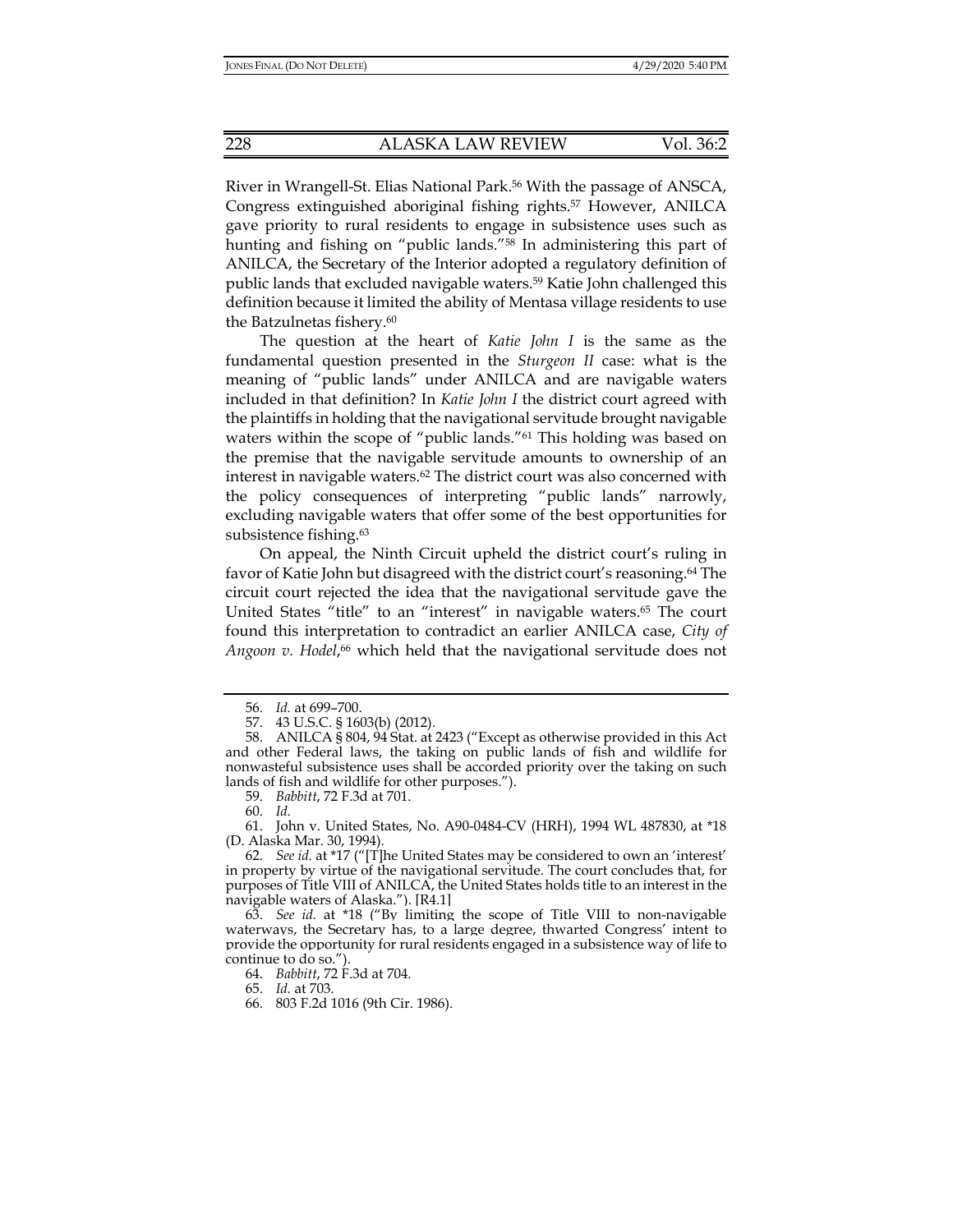give the United States title to navigable waters.67 Instead, the court found that the federal reserved water rights doctrine was a more appropriate avenue saying, "By virtue of its reserved water rights, the United States has interests in some navigable waters. Consequently, public lands subject to subsistence management under ANILCA include certain navigable waters."68

The court employed two disparate approaches to judicial interpretation in coming to its conclusion in *Katie John I*. First, the court rejected the district court's navigational servitude approach on textualist grounds, giving weight to the fact that the United States does not hold "title" to that interest.69 However, the court did not seem concerned with the question of whether the United States holds title to its interest derived from the federal reserved waters doctrine.70 Here, the court recognizes its more functionalist approach: "If we were to adopt the state's position, that public lands exclude navigable waters, we would give meaning to the term 'title' in the definition of the phrase 'public lands.' But we would undermine congressional intent to protect and provide the opportunity for subsistence fishing."71 The court gives meaning to the word title in one part of the opinion while minimizing its importance in another. To their credit, the court faced an exceptionally difficult task and "recognize[d] that [its] holding may be inherently unsatisfactory."72

*2.* Katie John II

*Katie John I* did not settle the issue. After the district court issued a ruling on remand consistent with *Katie John I*, the Ninth Circuit took the unusual step of voting to hear the case en banc before a three-judge panel had an opportunity to review it.73 In *John v. United States* (*Katie John II*),74 the en banc court affirmed the district court's decision with a oneparagraph opinion.75 This result effectively endorsed the holding in *Katie John I*.

While the court adopted the *Katie John I* position, a concurring opinion by Judge Tallman laid out an alternative vision of how ANILCA

 <sup>67.</sup> *See id.* at 1027 n.6 ("Since the United States does not hold title to the navigational servitude, the servitude is not 'public land' within the meaning of ANILCA.").

 <sup>68.</sup> *Babbitt*, 72 F.3d at 703–04.

 <sup>69.</sup> *Id.* at 702–03.

 <sup>70.</sup> *Id.* at 703–04.

 <sup>71.</sup> *Id.* at 704.

 <sup>72.</sup> *Id.*

 <sup>73.</sup> John v. United States, 216 F.3d 885, 886 (9th Cir. 2000) (granting en banc review).

 <sup>74. 247</sup> F.3d 1032 (9th Cir. 2001) (per curiam).

 <sup>75.</sup> *Id.* at 1033.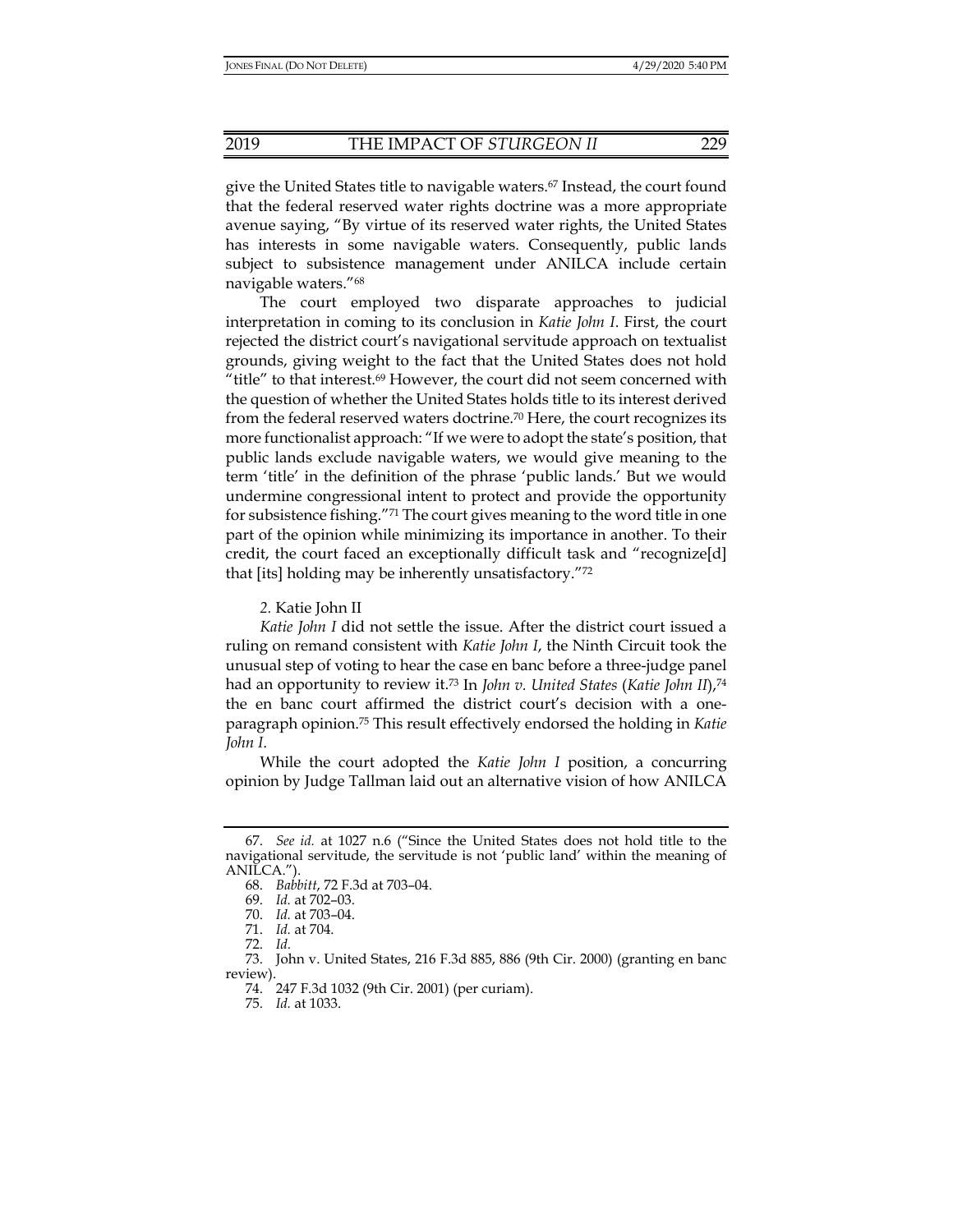applies to navigable waters. Judge Tallman "[did] not believe Congress intended the reserved water rights doctrine to limit the scope of ANILCA's subsistence priority."76 Instead, he reasoned that Congress invoked its Commerce Clause power to protect subsistence fishing in Alaska.77 This interpretation relies in part on ANILCA's declaration of findings.78 If Congress intended federal authority in ANILCA CSUs to be coextensive with the commerce power, the importance of the "title" analysis would be greatly reduced. Like the district court in *Katie John I*, Judge Tallman was concerned with the policy implications of removing navigable waters from the subsistence priority.79 His Commerce Clause approach represents a broad interpretation of the federal government's authority to regulate under ANILCA.

Representing the opposite end of the spectrum with respect to federal authority, Judge Kozinski authored a dissenting opinion. He started from the principle that "Alaska exercises sovereignty over the beds of its navigable waters . . . its power to control navigation, fishing and other public uses of the water above the beds is an incident of this sovereignty."80 Judge Kozinski was unwilling to find that Congress intended to preempt that sovereignty without a "super-strong clear statement."81 In his estimation, ANILCA did not offer a clear statement that the federal government intended to enter an area of traditional state sovereignty.82

Judge Kozinski also used a textualist approach to arrive at what he thought to be the most tenable interpretation of ANILCA. He reasoned that since the federal reserved water doctrine does not grant "title" in the conventional sense, "the . . . reserved water right is simply not sufficient

81. *Id.* 

 <sup>76.</sup> *Id.* at 1034 (Tallman, J., concurring).

 <sup>77.</sup> *Id.* at 1035 (Tallman, J., concurring) (citing 16 U.S.C. § 3111(4) (2012)).

 <sup>78.</sup> *See* ANILCA § 801(4), 94 Stat. at 2422 ("[I]n order to fulfill the policies and purposes of the Alaska Native Claims Settlement Act and as a matter of equity, it is necessary for the Congress to invoke its constitutional authority over Native affairs and its constitutional authority under the property clause and the commerce clause . . . .").

 <sup>79.</sup> *See John*, 247 F.3d at 1036 (Tallman, J., concurring) ("Given the crucial role that navigable waters play in traditional subsistence fishing, it defies common sense to conclude that, when Congress indicated an intent to protect traditional subsistence fishing, it meant only the limited subsistence fishing that occurs in non-navigable waters.").

 <sup>80.</sup> *Id.* at 1044 (Kozinski, J., dissenting) (citing Utah Div. of State Lands v. United States, 482 U.S. 193, 195 (1987)).

 <sup>82.</sup> *See id.* at 1050 (Kozinski, J., dissenting) ("[I]t is far from clear that Congress intended to take away the state's traditional authority to control fishing in half of the state's navigable waters, as the majority implicitly holds, or in all of the state's navigable waters, as the concurrence would have it.").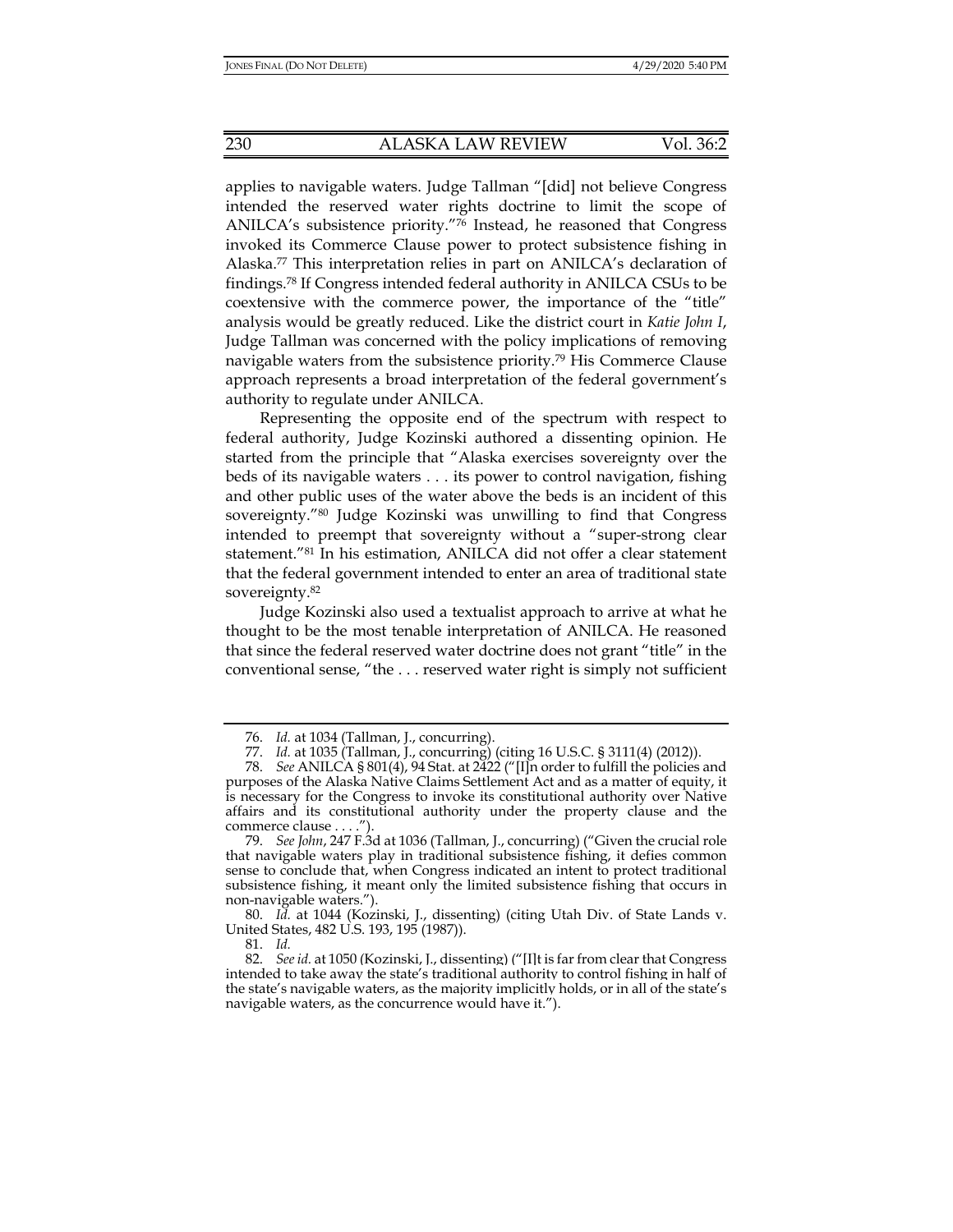to turn waters subject to that right into public lands."83

While *Katie John II* affirmed the holding in *Katie John I*, it also highlighted the lack of unanimity behind that position amongst the en banc court.

## *3.* Katie John III

The final chapter in the Katie John saga, *John v. United States*84 (*Katie John III*), involved a challenge to the 1999 rules promulgated by the Secretaries of Agriculture and the Interior implementing the ruling in *Katie John I*. 85 Specifically, Katie John and others asserted that the rules defined "public lands" too narrowly by not including navigable waters upstream and downstream of ANILCA CSUs.86 The court reaffirmed its reliance on the federal reserved water rights doctrine, upholding *Katie John I* and finding that the 1999 rules were consistent with its holding.<sup>87</sup>

#### **C. Subsistence Management after** *Katie John*

The *Katie John* trilogy was a battle over the subsistence resource management regime in Alaska. However, *Katie John* was just one chapter in the history of subsistence in the state. Prior to European arrival in 1741, Alaska's entire population was made up of indigenous people living a subsistence lifestyle.88 The survival of this lifestyle was at stake when ANCSA extinguished aboriginal title along with traditional hunting and fishing rights in Alaska in exchange for land and monetary compensation.89 ANILCA sought to preserve subsistence rights by codifying a subsistence priority for rural Alaskans in Title VIII.<sup>90</sup> Congress placed primary responsibility for implementing this priority in the state, with a federal right to step in if the state did not comply with the law within a year.<sup>91</sup> In anticipation of ANILCA, Alaska passed a subsistence

 89. Robert T. Anderson, *Sovereignty and Subsistence: Native Self-Government and Rights to Hunt, Fish, and Gather after ANCSA*, 33 ALASKA L. REV. 187, 204 (2016). 90. ANILCA § 804, 94 Stat. at 2423.

 91. *See id.* § 805(d), 94 Stat. at 2425 ("The Secretary shall not implement subsections (a), (b), and (c) of this section if within one year  $\dots$  the State enacts and implements laws of general applicability which are consistent with . . . sections 803, 804, and 805, such laws, unless and until repealed, shall supersede such sections insofar as such sections govern State responsibility pursuant to this title for the taking of fish and wildlife on the public lands for subsistence uses.").

 <sup>83.</sup> *Id.* at 1047.

 <sup>84. 720</sup> F.3d 1214 (9th Cir. 2013).

 <sup>85.</sup> *Id.* at 1218.

 <sup>86.</sup> *Id.* at 1223.

 <sup>87.</sup> *Id.* at 1245.

 <sup>88.</sup> Jack B. McGee, *Subsistence Hunting and Fishing in Alaska: Does ANILCA's Rural Subsistence Priority Really Conflict with the Alaska Constitution?* 27 ALASKA L. REV. 221, 223 (2010).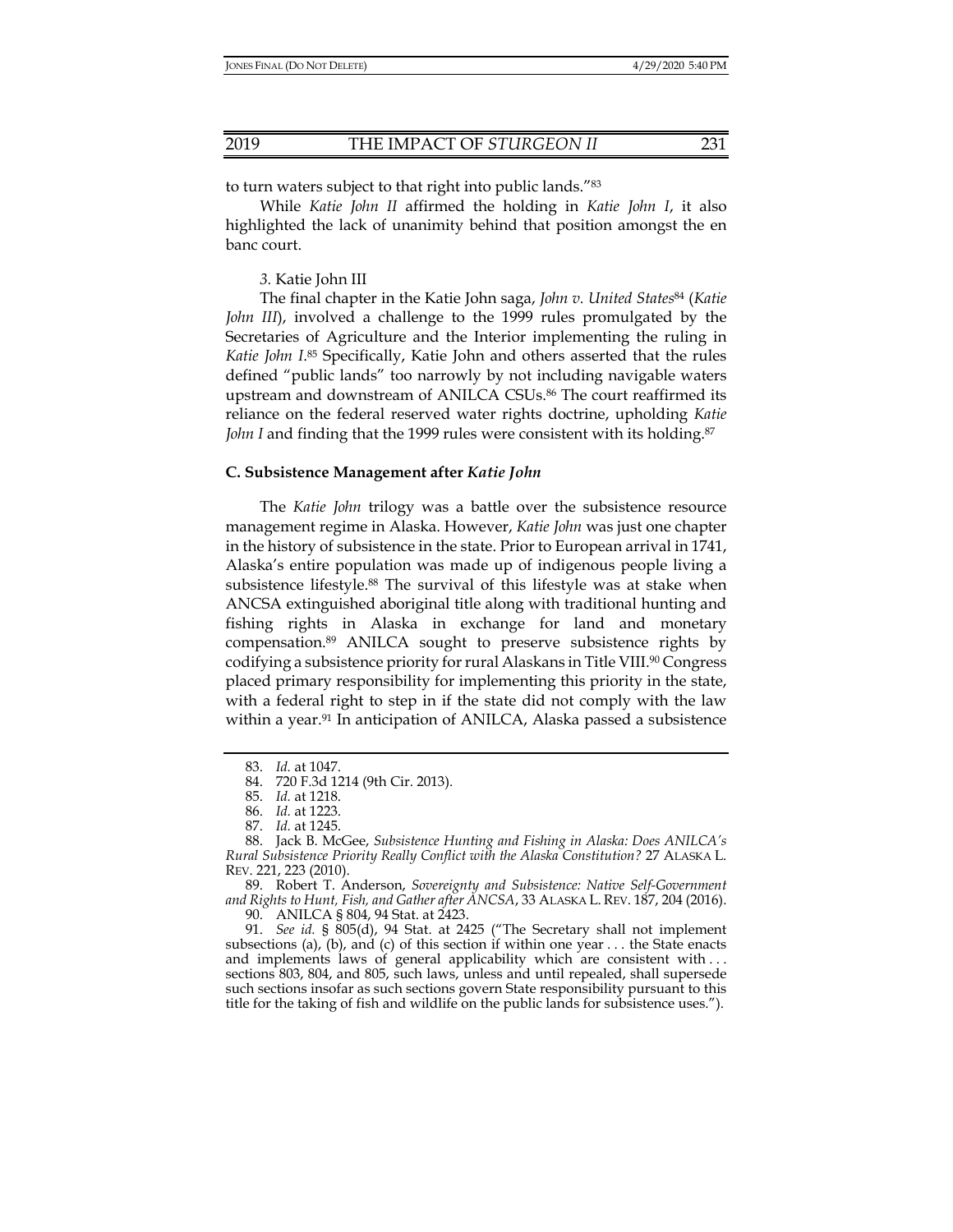priority law in 1978, and regulations promulgated under that law brought Alaska into compliance with ANILCA.92

However, Alaska's compliance did not last. In 1989, the Alaska Supreme Court ruled in *McDowell v. State* that the state's ANILCAcompliant rural subsistence priority violated Article VIII, Section 3 of the Alaska Constitution.93 This provision guarantees that, "Wherever occurring in their natural state, fish, wildlife, and waters are reserved to the people for common use."94 The court's main complaint was with the "crude" nature of the urban-rural dichotomy as a criterion for establishing subsistence use.95 The court suggested "[a] classification scheme employing individual characteristics would be less invasive of the article VIII open access values and much more apt to accomplish the purpose of the statute . . . ."96 However, Alaska did not act to replace the unconstitutional rural priority with an alternative system.<sup>97</sup> The federal government stepped in to administer the subsistence priority on ANILCA-defined public lands.98

This system persists because Alaska has never come back into compliance with ANILCA. On public lands (including navigable waters after *Katie John*), the federal government administers the rural subsistence priority.99 The Federal Subsistence Management Board (FSMB) defines who is eligible for the rural subsistence priority and creates regulations regarding subsistence harvest.100 On non-public lands, the State of Alaska administers its own subsistence management program.101 The rural subsistence priority only applies on federally regulated waters. This means that subsistence users must carefully consider whose jurisdiction they are hunting and fishing under, imposing the costs of research and possible mistakes on those users.

It is helpful to situate these subsistence programs in property law concepts of commons management. Both the state and federal systems

 <sup>92.</sup> Anderson, *supra* note 89, at 214.

 <sup>93.</sup> McDowell v. State, 785 P.2d 1, 9 (Alaska 1989).

 <sup>94.</sup> ALASKA CONST. art. VIII, § 3.

 <sup>95.</sup> *McDowell*, 785 P.2d at 10–11.

 <sup>96.</sup> *Id.* at 11.

 <sup>97.</sup> McGee, *supra* note 88, at 236.

 <sup>98.</sup> *Id.*

 <sup>99.</sup> U.S. FISH & WILDLIFE SERV., OFFICE OF SUBSISTENCE MGMT., 2017/2019 FEDERAL SUBSISTENCE FISHERIES REGULATIONS 3 (effective Apr. 1, 2017–Mar. 31, 2019), https://www.fws.gov/uploadedFiles/Region\_7/NWRS/Zone\_1/Tetlin/ PDF/2017-2019\_fisheries\_regulations-web\_reduced.pdf.

 <sup>100. 50</sup> C.F.R § 100.10(a), (d) (2019); LISA MAAS, U.S. FISH & WILDLIFE SERV., FEDERAL SUBSISTENCE MANAGEMENT PROGRAM 1, https://www.fs.usda.gov /Internet/FSE\_DOCUMENTS/fseprd541305.pdf (last visited Oct. 4, 2019).

 <sup>101.</sup> MAAS, *supra* note 100, at 1.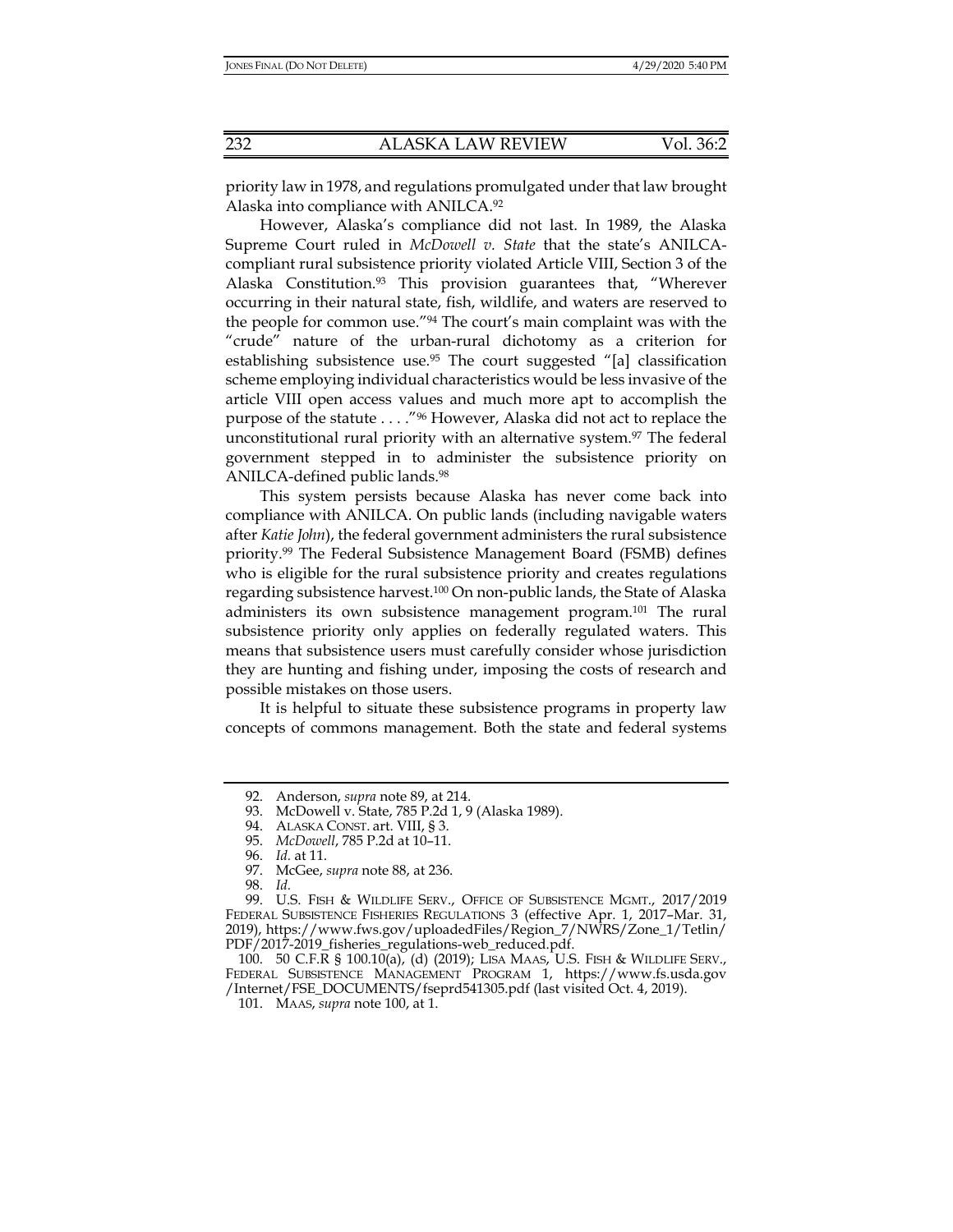regulate the gear and methods that can be used for subsistence fishing.102 These are "rightway" regulations that use technology restrictions to place a functional limit on the amount that can be harvested.<sup>103</sup> By adding the rural subsistence priority, the federal system incorporates a "keep-out" regulation that restricts the number of people who can access the resource.104

# **IV. THE** *STURGEON* **DECISIONS**

On his quest to use his hovercraft in the Yukon-Charley preserve, John Sturgeon went to the Supreme Court twice. Grappling with many of the same issues as the Ninth Circuit in the *Katie John* trilogy, the Court arrived at a final answer regarding the proper statutory interpretation of section 103(c). However, the Court's solution does not resolve underlying tensions regarding subsistence management in Alaska. The perpetual push and pull between the state and the federal government will continue, but the *Sturgeon II* decision may present an opportunity for increased cooperation and compromise.

#### **A.** *Sturgeon I*

In 2013, the district court ruled against Sturgeon, holding that since none of the regulations Sturgeon challenged applied "solely" to public lands within ANILCA CSUs, they were not precluded by section  $103(c).^{105}$ The Court found it dispositive that the regulations applied to NPS units nationwide, not just in Alaska.106 This narrow interpretation left NPS free to regulate inholdings in ANILCA parks as long as their regulations applied generally to NPS property in all fifty states. The court did not reach the question of whether the Nation River and other navigable waters within CSUs were "public lands."107 On appeal, the Ninth Circuit

 <sup>102.</sup> *See* ALASKA ADMIN. CODE tit. 5 § 39.105 (2019) (documenting the gear allowed by state law); *see also* U.S. FISH & WILDLIFE SERV., OFFICE OF SUBSISTENCE MGMT., *supra* note 99, at 83 (listing the allowable gear for subsistence fishing).

 <sup>103.</sup> Carol M. Rose, *Rethinking Environmental Controls: Management Strategies for Common Resources*, 1991 DUKE L.J. 1, 9 (1991).

 <sup>104.</sup> *See id.* (defining available methods of managing common resources).

 <sup>105.</sup> Sturgeon v. Masica, No. 3:11-cv-0183-HRH, 2013 WL 5888230, at \*8 (D. Alaska Oct. 30, 2013) ("None of those regulations was adopted 'solely' to address entry upon or use of various equipment on public lands within ANILCA-created conservation units such as Yukon-Charley and Katmai.").

 <sup>106.</sup> *Id*. at \*9 ("[The regulations banning hovercrafts and helicopters] are regulations of general applicability across the entirety of the NPS.").

 <sup>107.</sup> *Id*. at \*7 ("[W]e need not decide here which if any of the correlative rights with respect to the navigable waters (as distinguished from submerged lands) of the Nation and Alagnak Rivers are owned by the State or the United States, or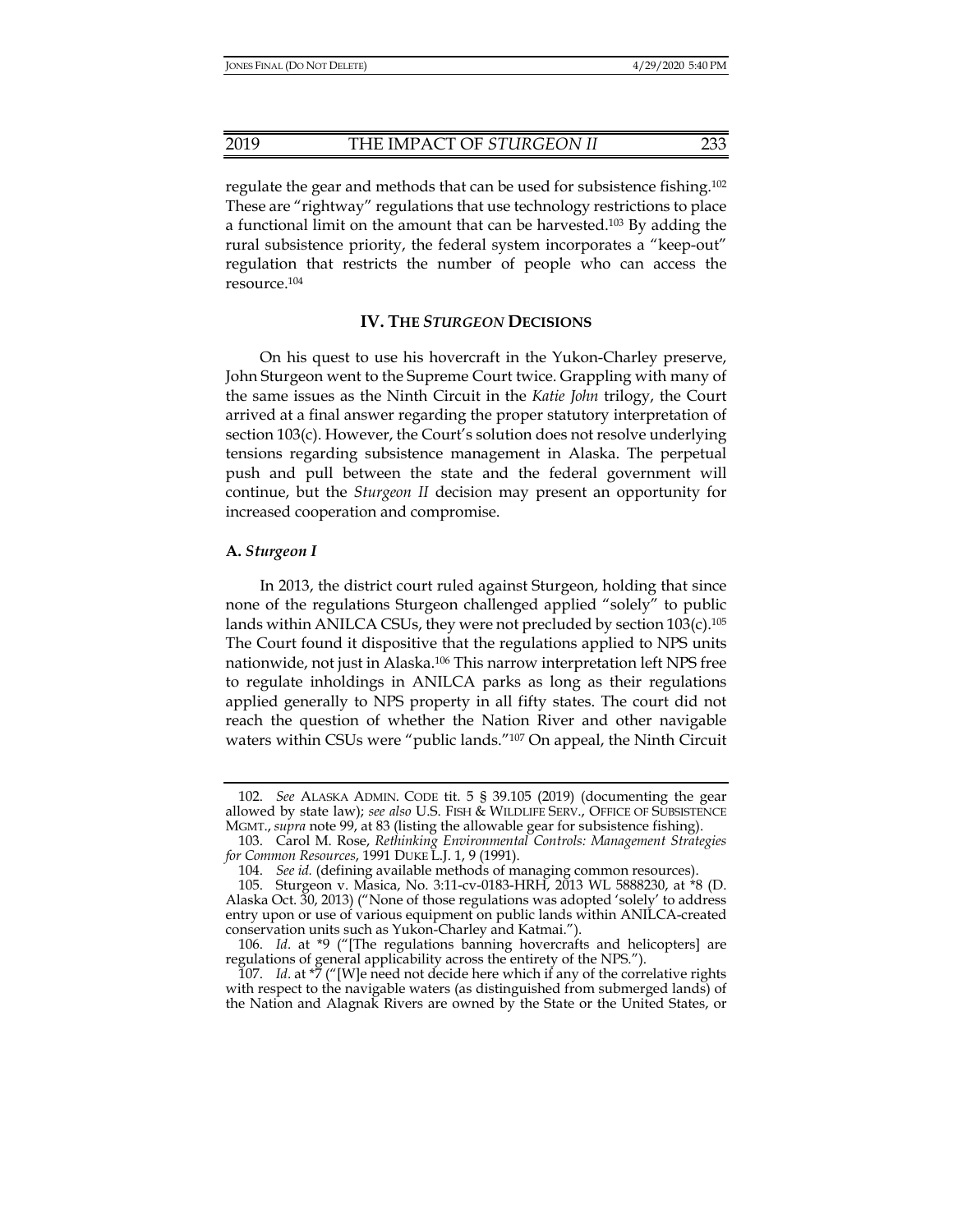affirmed the district court's ruling and its interpretation of ANILCA section 103(c).<sup>108</sup> Like the district court, the circuit court did not reach the question of whether navigable waters within CSUs were "public lands" for the purposes of ANILCA.109 Finally, the Supreme Court reversed the Ninth Circuit's decision. Chief Justice Roberts wrote for the Court, rejecting the lower courts' construction of the statute and remanding the case for consideration of the broader "public lands" issue.110

# **B. The Ninth Circuit's Ruling**

On remand, the Ninth Circuit finally reached the central issue of whether navigable waters are included in "public lands" under ANILCA.111 By the time the court decided this iteration of the section 103(c) issue, the competing interests and interpretations had been thoroughly hashed out in the *Katie John* decisions. Nonetheless, the court performed its own analysis of the role section 103(c) plays in the ANILCA system, finding that ANILCA contemplates at least some NPS interest in non-public lands.112 Judge Nguyen concluded that the *Katie John* cases were binding and decided the issue based on the federal government's interest in the federal reserved waters doctrine.113

While the Ninth Circuit's holding was relatively straightforward, there are two additional aspects of the opinion that are worth highlighting. First, the court recognized the importance of having a consistent definition of "public lands" throughout ANILCA.114 Second, Judge Nguyen took the unusual step of authoring an opinion concurring with her own majority opinion, characterizing the result as "unfortunate."115 The concurring opinion echoes the critiques of *Katie John* 

whether such interests are or are not public land.").

 <sup>108.</sup> Sturgeon v. Masica, 768 F.3d 1066, 1077 (9th Cir. 2014) ("In short, then, the hovercraft ban is not one that 'appli[es] solely to public lands within [CSUs]' in Alaska.").

 <sup>109.</sup> *Id*. at 1077–78 ("[E]ven assuming (without deciding) that the waters of and lands beneath the Nation River have been 'conveyed to the State' for purposes of § 103(c), that subsection does not preclude the application and enforcement of the NPS regulation at issue.").

 <sup>110.</sup> Sturgeon v. Frost, 136 S. Ct. 1061, 1072 (2016).

 <sup>111.</sup> Sturgeon v. Frost, 872 F.3d 927 (9th Cir. 2017).

 <sup>112.</sup> *See id.* at 932 ("ANILCA recognizes that the federal government retains an interest in at least some otherwise non-public lands.").

 <sup>113.</sup> *Id.* at 934 ("We are bound under our *Katie John* precedent to reach a similar conclusion here.").

 <sup>114.</sup> *Id.* ("It would be anomalous if we treated the regulation at issue in *Katie John III* regarding the geographic scope of regulations implementing Title VIII as employing a different construction of 'public lands' than applicable elsewhere in ANILCA.") (internal citations omitted).

 <sup>115.</sup> *Id.* at 937 (Nguyen, J., concurring).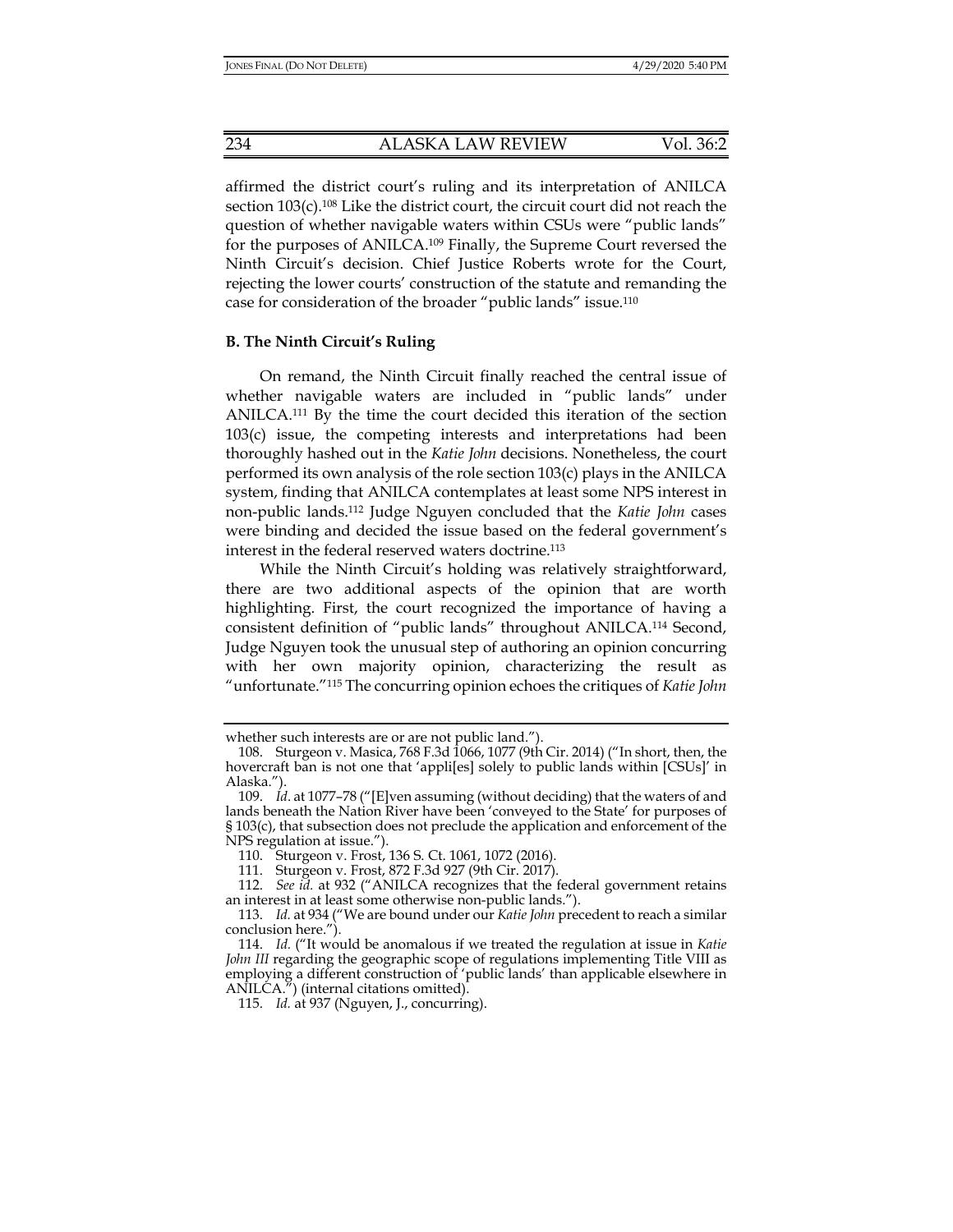that were present throughout the original litigation. According to Judge Nguyen:

A reserved water right is the right to a sufficient *volume* of water for use in an appropriate federal purpose. This case has nothing to do with that. Rather, it is about the right to regulate navigation on navigable waters within an Alaska national preserve. That is a Commerce Clause interest and should be analyzed as such.116

As this critique suggests, the Ninth Circuit's decision in *Sturgeon II* represented a microcosm of the *Katie John* saga. At least for Judge Nguyen, the *Katie John* precedent remained an "inherently unsatisfactory" resolution to a complex problem.117

# **C. The Supreme Court Weighs in Again**

*Sturgeon II*118 finally gave the Supreme Court the opportunity to decide whether navigable waters in Alaska's CSUs are "public lands" under ANILCA. The Court took the opportunity to overturn the Ninth Circuit's holding and to reject its approach to the problem. Writing for the Court, Justice Kagan began from the premise that federal reserved water rights are usufructuary and do not confer title in the traditional sense.<sup>119</sup> The Court found this fact decisive with regard to the "public lands" question. Reflecting on the *Katie John* decisions, this approach brings to mind Judge Kozinski's textualist dissent in *Katie John II*. 120 The Court's conclusion bars enforcement of NPS regulations in Alaska CSUs' navigable waters. Justice Kagan points out that the Court's holding is consistent with ANILCA's "grand bargain" because it "provide[s] an 'assurance' that [inholding owners] would not be subject to all the regulatory constraints placed on neighboring federal properties."121 This conclusion also offers a reading of ANILCA that is consistent with traditional conceptions of federal water law.122 On its surface, the Court's resolution of *Sturgeon II* is a cut and dried construction of ANILCA, but two additional factors complicate the matter.

First, Justice Sotomayor filed a concurring opinion joined by Justice

 <sup>116.</sup> *Id.* (Nguyen, J., concurring) (internal citations omitted).

 <sup>117.</sup> *See* Alaska v. Babbit, 72 F.3d 698, 704 (9th Cir. 1995) (recognizing that the holding in *Katie John I* is frustrating because of the administrative burden and potential confusion it creates).

 <sup>118.</sup> Sturgeon v. Frost, 139 S. Ct. 1066 (2019).

 <sup>119.</sup> *Id*. at 1079.

 <sup>120.</sup> John v. United States, 247 F.3d 1032, 1047 (9th Cir. 2001) (per curiam) (Kozinski, J., concurring

 <sup>121.</sup> *Sturgeon*, 139 S. Ct. at 1084.

 <sup>122.</sup> FPC v. Niagara Mohawk Power Corp., 347 U.S. 239, 247 n.10 (1954).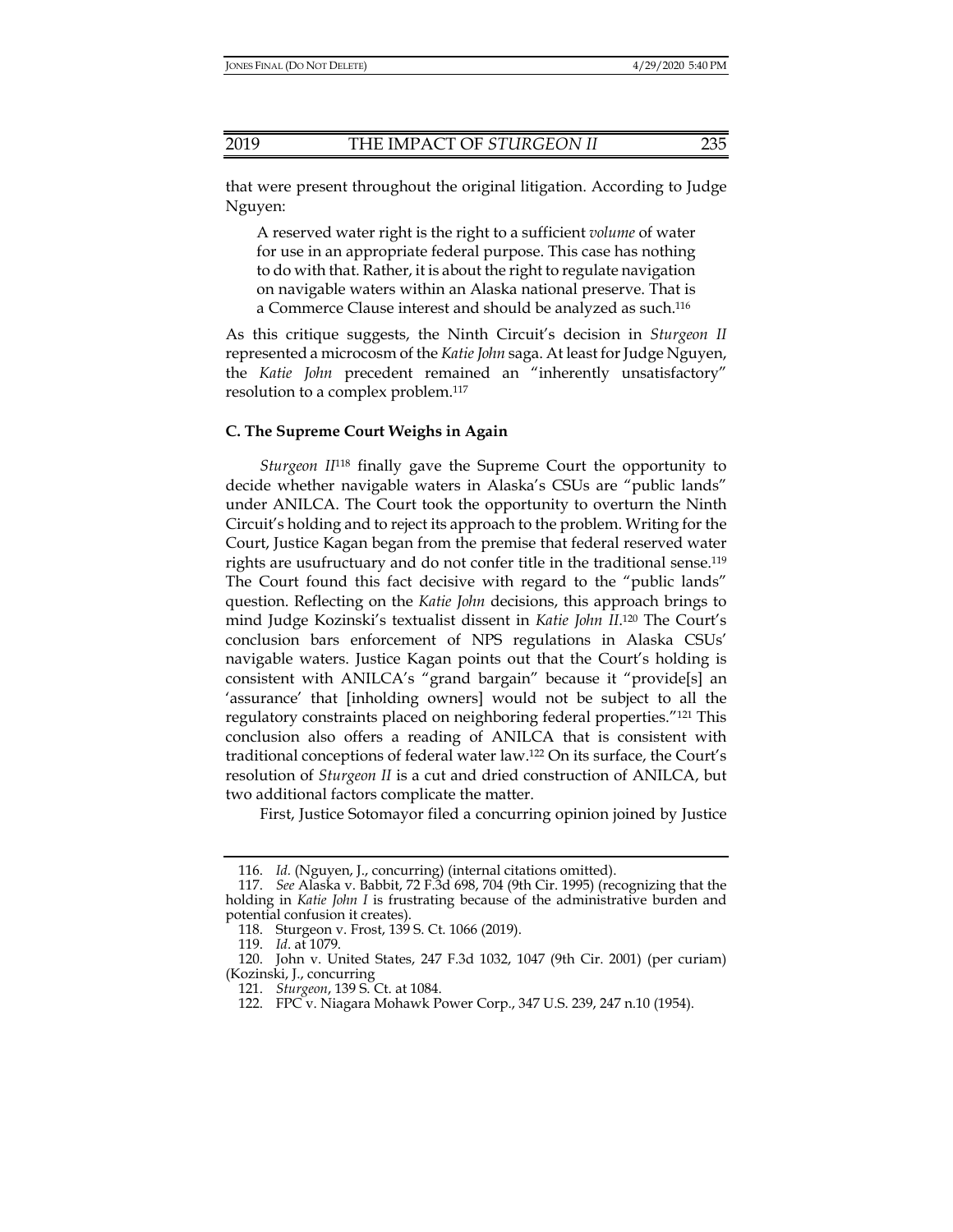Ginsburg that takes issue with the presumed implications of the majority's holding. On narrow statutory construction grounds, Justice Sotomayor agrees that navigable waters are not public lands under ANILCA. 123 However, Justice Sotomayor dove headlong into two sources of NPS authority the majority did not discuss. The most significant of these is the authority to regulate out-of-park areas when it is necessary and proper to protect in-park areas.124 Here, this authority would allow NPS to regulate on navigable waters where it is necessary and proper to uphold the purposes of a CSU.

Justice Sotomayor is confident that this power exists and can be exercised in Alaska because "Congress must have intended for the Park Service to have at least some authority over navigable waters within Alaska's parks."125 She calls upon several examples of ANILCA's focus on "rivers and river systems."126 This argument is compelling because it seems unlikely that Congress would call upon NPS to, for instance, "maintain the environmental integrity of the Charley River basin, including streams, lakes and other natural features"127 if the NPS has no authority to regulate navigable waters in CSUs.128 This argument leaves open the possibility that NPS could reassert regulations like the hovercraft ban by citing its out-of-park authority.

Second, the Court in *Sturgeon II* avoids fully addressing the *Katie John*  trilogy. In a footnote, citing to the briefs of the State of Alaska and the Ahtna Native Alaskan corporation, the Court says that ANILCA's subsistence fishing provisions are "not at issue in this case."129 As such, the Court "do[es] not disturb the Ninth Circuit's holdings that the Park Service may regulate subsistence fishing on navigable waters."130 Though the Court does not belabor this point, its holding means that "public lands" has different meanings in different parts of ANILCA.131 As addressed below, this inconsistency poses challenges for regulatory consistency.

 <sup>123.</sup> *Sturgeon*, 139 S. Ct. at 1088 (Sotomayor, J., concurring).

 <sup>124.</sup> *Id.*

 <sup>125.</sup> *Id.* at 1089.

 <sup>126.</sup> *Id.*

 <sup>127. 16</sup> U.S.C. § 410hh(10) (2018).

 <sup>128.</sup> *Sturgeon*, 139 S. Ct. 1066, 1089 (2019) (Sotomayor, J., concurring).

 <sup>129.</sup> *Id.* at 1080 n.2.

 <sup>130.</sup> *Id.*

 <sup>131.</sup> *See id.* at 1079–80,1082 (defining "public lands" to mean lands where the federal government holds title to a reserve water right and to mean any federally owned land).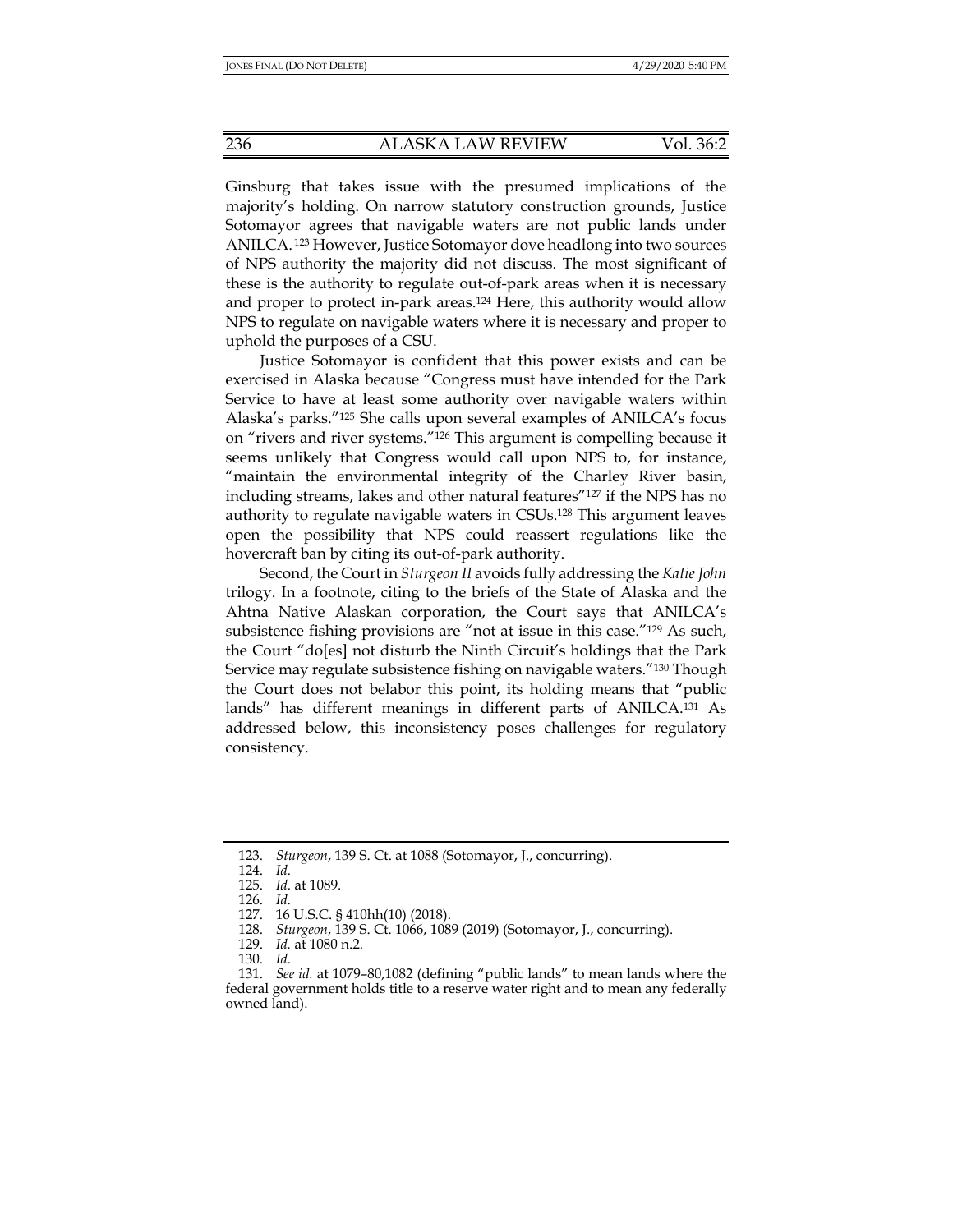# **V. RESPONSES TO STURGEON**

# **A. Alaska's Response to Increased Sovereignty**

The State of Alaska's reaction to *Sturgeon II* was overwhelmingly positive. The state has long viewed the turf war over navigable waters in CSUs as an issue of sovereignty.132 Governor Dunleavy released an effusive statement praising the ruling and saying, "Today's ruling represents an important moment for Alaska's sovereignty and the rule of law."133 Department of Fish and Game Commissioner Doug Vincent-Lang was equally pleased because "[Alaska's] waterways are our lifeblood. Management authority impacts fishing, hunting, transportation and economic development—all the things Alaskans hold dear. With this decision the state can continue to do what it does best: manage Alaska's resources for the benefit of all Alaskans."134 Clearly, the state views the decision as a win and is happy to take on more influence over CSUs. Alaska's federal lawmakers also supported the decision and congratulated Sturgeon on his victory.135 Senator Lisa Murkowski was careful to specify that she appreciated the Court's refusal to overturn the *Katie John* decisions.136 The state was not specific about the implications of the decisions in the near term, but it seems that the provisions of the Alaska Administrative Code will replace NPS regulations as the governing law on the navigable waters in CSUs.137

# **B. Alaska Native Responses**

Before the Supreme Court, the Native American Rights Fund (NARF) joined an amicus brief that advocated for the *Katie John* approach to be extended in *Sturgeon II*. 138 This position was likely motivated by the

 <sup>132.</sup> *See* Press Release, Alaska Dep't of Law, U.S. Supreme Court Agrees to Hear Sturgeon Case on Alaska Water Rights (June 18, 2018) ("The State will continue to defend our sovereign rights and the best interests of Alaskans."), http://www.law.alaska.gov/press/releases/2018/061818-Sturgeon.html.

 <sup>133.</sup> Press Release, Governor Michael J. Dunleavy, Supreme Court Rules 9-0 in Favor of John Sturgeon and Alaska's Rights (Mar. 26, 2019), https://gov.alaska.gov/newsroom/2019/03/26/supreme-court-rules-9-0-infavor-of-john-sturgeon-and-alaskas-rights/.

 <sup>134.</sup> *Id.*

 <sup>135.</sup> Press Release, Senator Lisa Murkowski, Alaska Congressional Delegation Welcomes Supreme Court's Unanimous Decision on Sturgeon Case (Mar. 26, 2019), https://www.murkowski.senate.gov/press/release/alaskacongressional-delegation-welcomes-supreme-courts-unanimous-decision-onsturgeon-case-.

 <sup>136.</sup> *Id.*

 <sup>137.</sup> *See* Governor Michael J. Dunleavy, *supra* note 133.

 <sup>138.</sup> Brief for Alaska Native Subsistence Users as Amici Curiae Supporting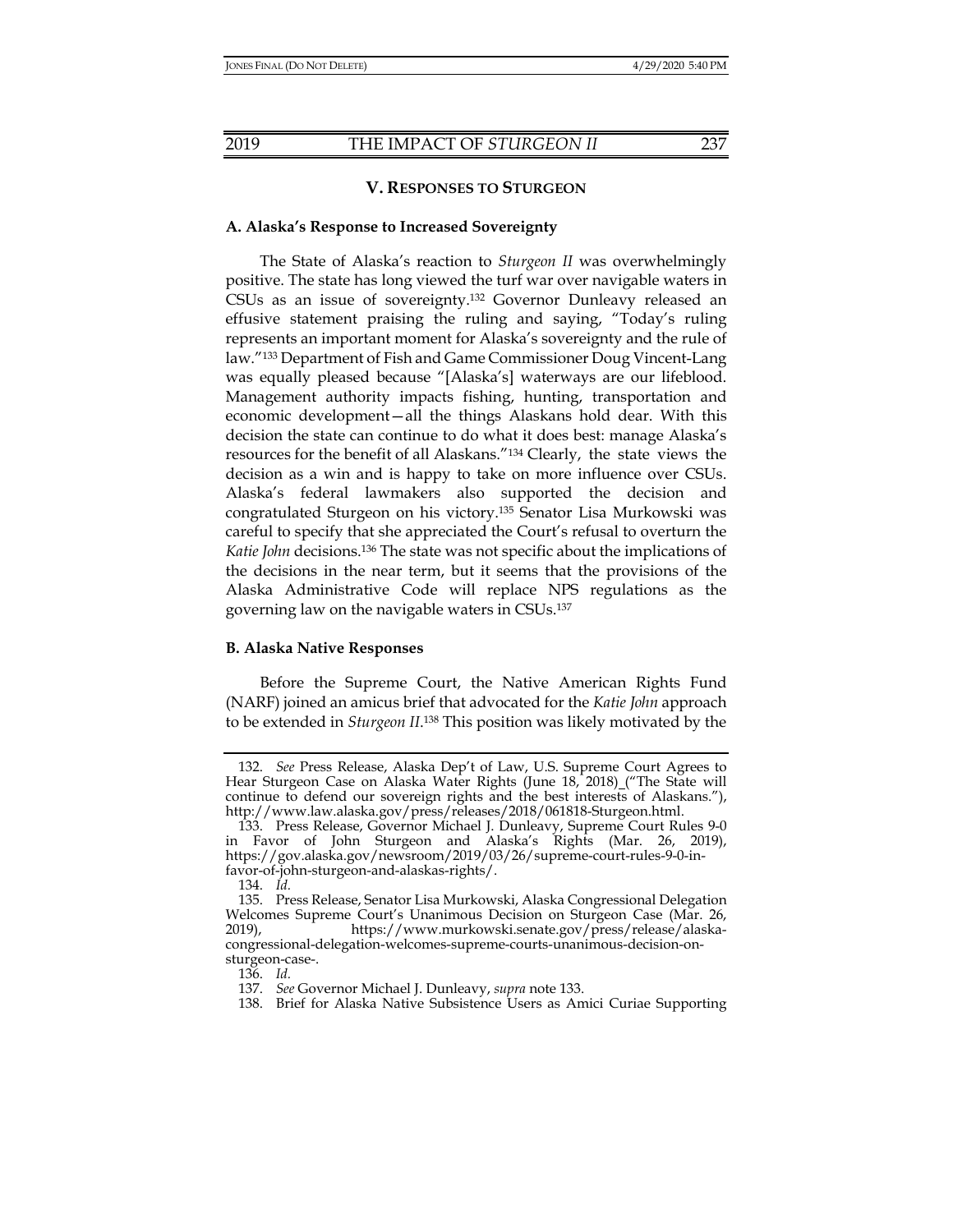desire to maintain the hard-won victories of Alaska Natives and subsistence users through the *Katie John* litigation. Though the Supreme Court rejected the arguments advanced by NARF, the Alaska Native responses to the Supreme Court's ruling in *Sturgeon II* have been widely positive.139

The Alaska Federation of Natives (AFN) released a statement praising the *Sturgeon* decision, saying the organization viewed the ruling "favorably."140 The Court's decision to leave the *Katie John* decisions undisturbed was especially important to AFN.141 Ahtna, a Native Alaskan corporation, also approved of the decision despite filing an amicus brief that did not reflect the Court's ultimate conclusion.142

While Alaska Native reactions to *Katie John* precedent's survival were positive, they recognized that challenges remain. AFN said, "The real problem of dual federal-state management of Alaska's fish and game resources remains unsolved."143

# **C. Parks Service**

The NPS response to the *Sturgeon II* ruling has been muted thus far. Immediately following the ruling, the NPS said it was "determin[ing] what changes will be necessary to bring existing policy in line with today's ruling."144 The National Parks Conservation Association, a nonprofit group focused on preserving national parks, voiced more disappointment.145 Though NPS has not said as much, the *Sturgeon* decision does leave the federal government in something of a conundrum. As Justice Sotomayor pointed out in concurrence, ANILCA

Respondents, Sturgeon v. Frost, 139 S. Ct. 1066 (2019) (No. 17-949).

 <sup>139.</sup> *AFN Responds to Supreme Court's Decision on Sturgeon Case*, THE DELTA DISCOVERY, Apr. 3, 2019, https://deltadiscovery.com/afn-responds-to-supremecourts-decision-on-sturgeon-case/.

 <sup>140.</sup> *Id.*

 <sup>141.</sup> *Id.*

 <sup>142.</sup> Press Release, Ahtna, Inc., Ahtna Issues Statement in Response to U.S. Supreme Court Sturgeon Decision (Mar. 26, 2019), https://www.ahtnainc.com/wp-content/uploads/2019/03/2019-AHTNA-MEDIA-RELEASE\_Sturgeon-Decision\_FINAL.pdf.

 <sup>143.</sup> *AFN Responds to Supreme Court's Decision on Sturgeon Case*, *supra* note 139.

 <sup>144.</sup> Zaz Hollander, *Supreme Court Backs Alaska Moose Hunter Over Park Service but Steers Clear of* Katie John, ANCHORAGE DAILY NEWS, Mar. 26, 2019, https://www.adn.com/outdoors-adventure/2019/03/26/supreme-court-

backs-alaska-moose-hunter-over-park-service-in-broad-ruling-on-jurisdiction/. 145. Press Release, Nat'l Parks Conservation Ass'n, Supreme Court Ruling Green-Lights Hovercraft Use in Alaska National Park (Mar. 26, 2019), https://www.npca.org/articles/2135-supreme-court-ruling-green-lightshovercraft-use-in-alaska-national-park.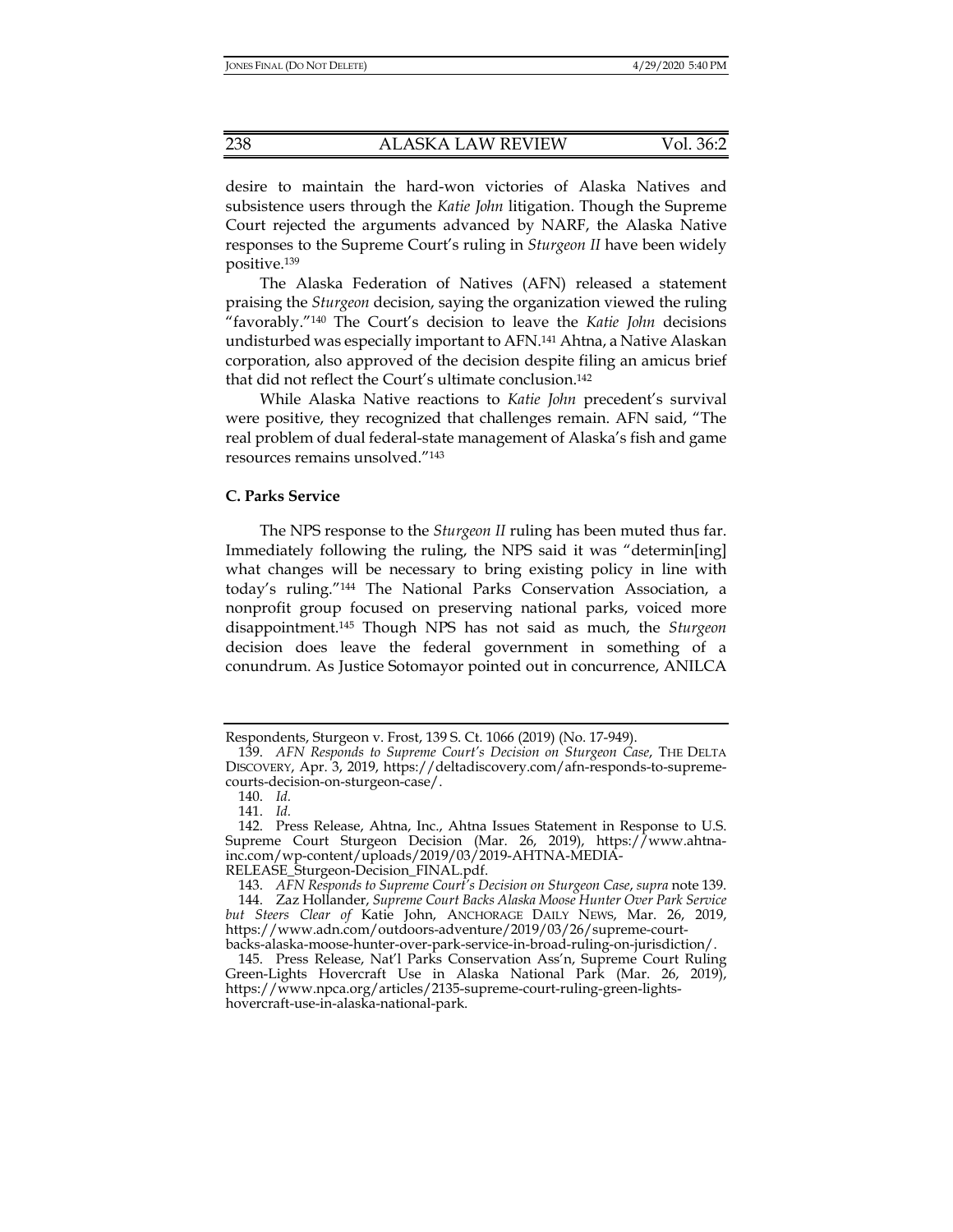calls on NPS to preserve many of the rivers in CSUs.146 This task will be difficult if not impossible with only the authority to control the lands surrounding those waters. The approach NPS takes to solving this puzzle will have important implications for the future of Alaska resource management.

Jim Adams, the regional director of the NPS in Alaska, seemed willing to pursue the alternative regulatory routes offered in the Sotomayor concurrence.147 He commented that opinion "makes it clear that the park service still has the authority to protect park lands from resource damage."148 At the same time, he recognized the *Sturgeon II* decision as an opportunity for collaboration, saying "[the ruling] give[s] the Park Service a voice in management of the river and it gives the state a voice in management of the river [a]nd the challenge and the opportunity the agencies have now moving forward is to work together."149

This spirit of cooperation is key if the issues left open following the *Sturgeon II* opinion are to be resolved. The NPS could attempt to reinstate all or most of their existing regulations under the authorities suggested in the Sotomayor opinion. However, this recalcitrant approach would almost certainly lead to more litigation, prolonging a courtroom battle that has lasted almost a decade already. As AFN Subsistence Committee Chairman Tom Tilden noted, "Litigation is no place to solve our resource management problems."150

# **VI. LIFE AFTER** *STURGEON II*

## **A. Vulnerability of** *Katie John* **Precedent**

While the Supreme Court "d[id] not disturb"151 the *Katie John* trilogy in its *Sturgeon II* opinion, it is not entirely clear where the *Katie John* cases stand in a post-*Sturgeon* world. On one hand, it seems that the Court adopted the State of Alaska's assertion that "public lands" should mean something different in subsistence and non-subsistence contexts.152 On the other hand, the Supreme Court adopted an unambiguous definition

 <sup>146.</sup> Sturgeon v. Frost, 139 S. Ct. 1066, 1089 (2019) (Sotomayor, J., concurring).

 <sup>147.</sup> Nat'l Parks Conservation Ass'n, *supra* note 145.

 <sup>148.</sup> *Id.*

 <sup>149.</sup> Lauren Maxwell, 'Our Parks are Different:' Sturgeon Hails Supreme Court Ruling, KTVA, Mar. 26, 2019, https://www.ktva.com/story/40200421/ our-parks-are-different-sturgeon-hails-supreme-court-ruling.

 <sup>150.</sup> *AFN Responds to Supreme Court's Decision on Sturgeon Case*, *supra* note 139.

 <sup>151.</sup> *Sturgeon*, 139 S. Ct. at 1080 n.2 (2019).

 <sup>152.</sup> *See id.*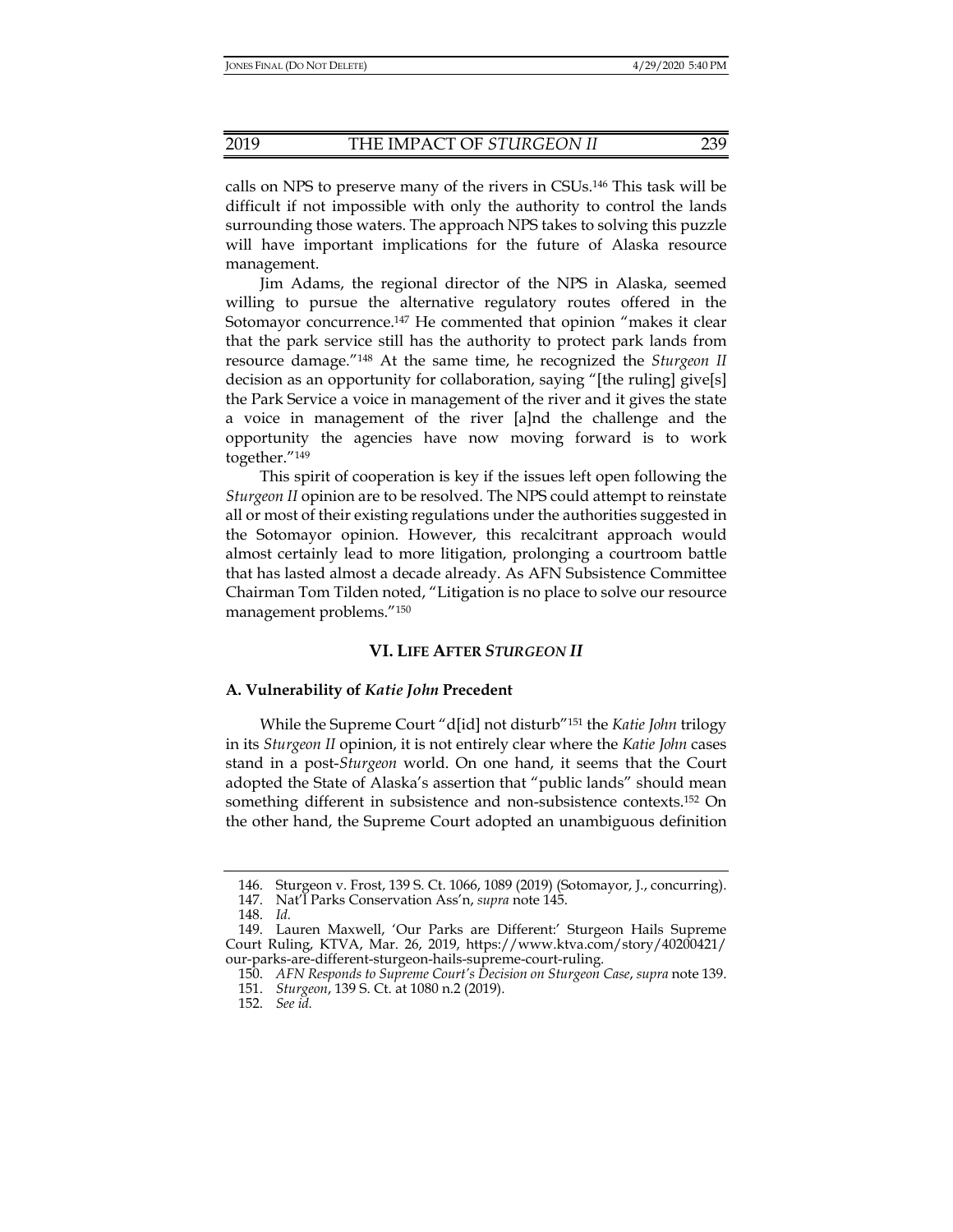of "public lands" that repudiates the *Katie John* Courts' approach.153 At the very least, the *Sturgeon* and *Katie John* cases coexist uneasily. Their apparent conflict adds another layer of complication to the regulation of navigable waters in CSUs. The federal government lacks the power to impose NPS regulations on those waters under the *Sturgeon II* decision but is required to regulate subsistence and uphold the rural subsistence priority under *Katie John* and Title VIII of ANILCA.154 This situation further blurs the line between federal and state authority. Any judicial solution to this problem will be fraught with thorny issues.

## **B. Potential Judicial Solutions**

# *1. The End of* Katie John

One route for the courts would be to do away with the *Katie John* doctrine. This approach would be consistent with the *Sturgeon* majority's implication that the federal reserved waters doctrine does not customarily confer "title."155 ANILCA initially assigned primary responsibility for subsistence management to the states, so state management would also be consonant with the statute.<sup>156</sup> However, state management would run squarely into the state constitutional law issues that led to federal management in the first place.157 Without a state constitutional amendment or reinterpretation of *McDowell*, a state-run subsistence management system would remain noncompliant with ANILCA.158

## *2. The Imperfect Status Quo*

Another path would be to continue defining "public lands" differently with regard to subsistence use and non-subsistence management. This appears to be the state of affairs after *Sturgeon II*. 159 The legal viability of this interpretation relies on the ability to interpret a statutorily defined term differently in separate contexts within the same statutory scheme. The leading cases establishing this principle, cited by the State of Alaska in *Sturgeon*, concern the use of broad terms (i.e. "air pollutant").160 These kinds of terms lend themselves to flexible

 <sup>153.</sup> *Id.* at 1076–77.

 <sup>154.</sup> *Id.* at 1084–85.

 <sup>155.</sup> *See id.* at 1079 ("[T]he more common understanding . . . is that 'reserved water rights are not the type of property interests to which title can be held' . . . .") (quoting Totemoff v. State, 905 P.2d 954, 965 (Alaska 1995)).

 <sup>156.</sup> ANILCA § 805(d), 94 Stat. at 2424.

 <sup>157.</sup> McDowell v. State, 785 P.2d 1, 9 (Alaska 1989).

 <sup>158.</sup> *See id.*

 <sup>159.</sup> *See generally Sturgeon*, 139 S. Ct. 1066 (2019).

 <sup>160.</sup> *See* Envtl. Def. v. Duke Energy Corp., 549 U.S. 561, 574 (2007) ("A given term in the same statute may take on distinct characters from association with distinct statutory objects calling for different implementation strategies. The point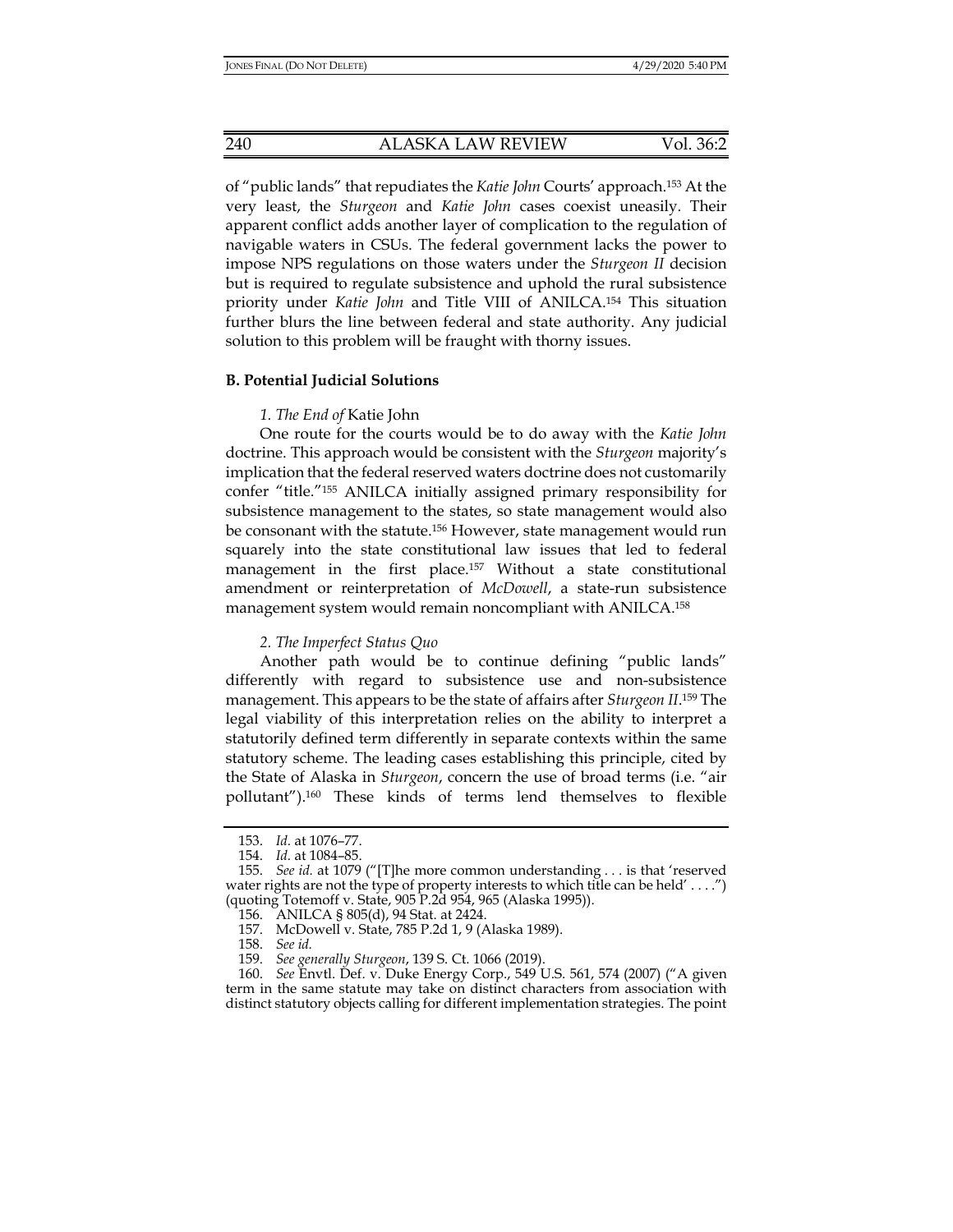interpretation. In addition, the structure of a comprehensive statute largely implemented by one agency provides a hospitable environment for some internal inconsistency. When the Environmental Protection Agency defines the term "air pollutant" to include greenhouse gases in one Clean Air Act context, but excludes them in another, the agency can work internally to ensure this difference does not create confusion.

The navigable waters in ANILCA CSUs present different considerations. The costs to administrability will likely be higher where the statutory term in question (i.e. "public lands") is decisive as to whether the state or federal government has jurisdiction. Defining "public lands" differently within ANILCA subjects the same navigable waters to two regulatory authorities. The deciding factor would be subsistence management, federally regulated under the *Katie John* definition, and non-subsistence management, regulated by the State under the *Sturgeon II* definition.161

While these two regimes might not directly contradict each other, their separate goals could lead to conflict. The federal subsistence management program strives to preserve resources for subsistence use by rural Alaskans.162 The State of Alaska administers its programs to promote open access.163 These goals seem primed to lead to continued federal-state tension. Further, NPS regulations will no longer apply on the CSU navigable waters that the federal government will still manage for subsistence.164 To the extent that NPS regulations implicitly supported subsistence use, perhaps by prohibiting access by means such as

is the same even when the terms share a common statutory definition, if it is general enough . . . .").

 <sup>161.</sup> *See* John v. United States, 720 F.3d 1214, 1241 (9th Cir. 2013) ("[F]ederally reserved water rights may be enforced to implement ANILCA's rural subsistence priority as to waters within and 'immediately adjacent to' federal reservations, but not as to waters upstream and downstream from those reservations. . . . [T]he federal reserved water rights doctrine might apply upstream and downstream from reservations in some circumstances, were there a particularized enforcement action for that quantity of water needed to preserve subsistence use in a given reservation, where such use is a primary purpose for which the reservation was established."); Sturgeon v. Frost, 139 S. Ct. 1066, 1080 n.2 (2019) (holding that navigable waters within ANILCA CSUs are non-public lands subject to local control, but leaving the federal subsistence management regime intact).

 <sup>162.</sup> *See* ANILCA §§ 801–16, 94 Stat. at 2422–2430 (1980) (establishing the subsistence priority).]

 <sup>163.</sup> *See* ALASKA CONST. art. VIII, §§ 1, 3 (providing for open access to Alaska's land and waters).

 <sup>164.</sup> *See Sturgeon*, 139 S. Ct. at 1087 (2019) ("But [non-public lands] did not become subject to new regulation by the happenstance of ending up within a national park. In those areas, Section 103(c) makes clear, Park Service administration does not replace local control."); *see also* 36 C.F.R §§ 2.1–2.62 (regulating activities in National Parks).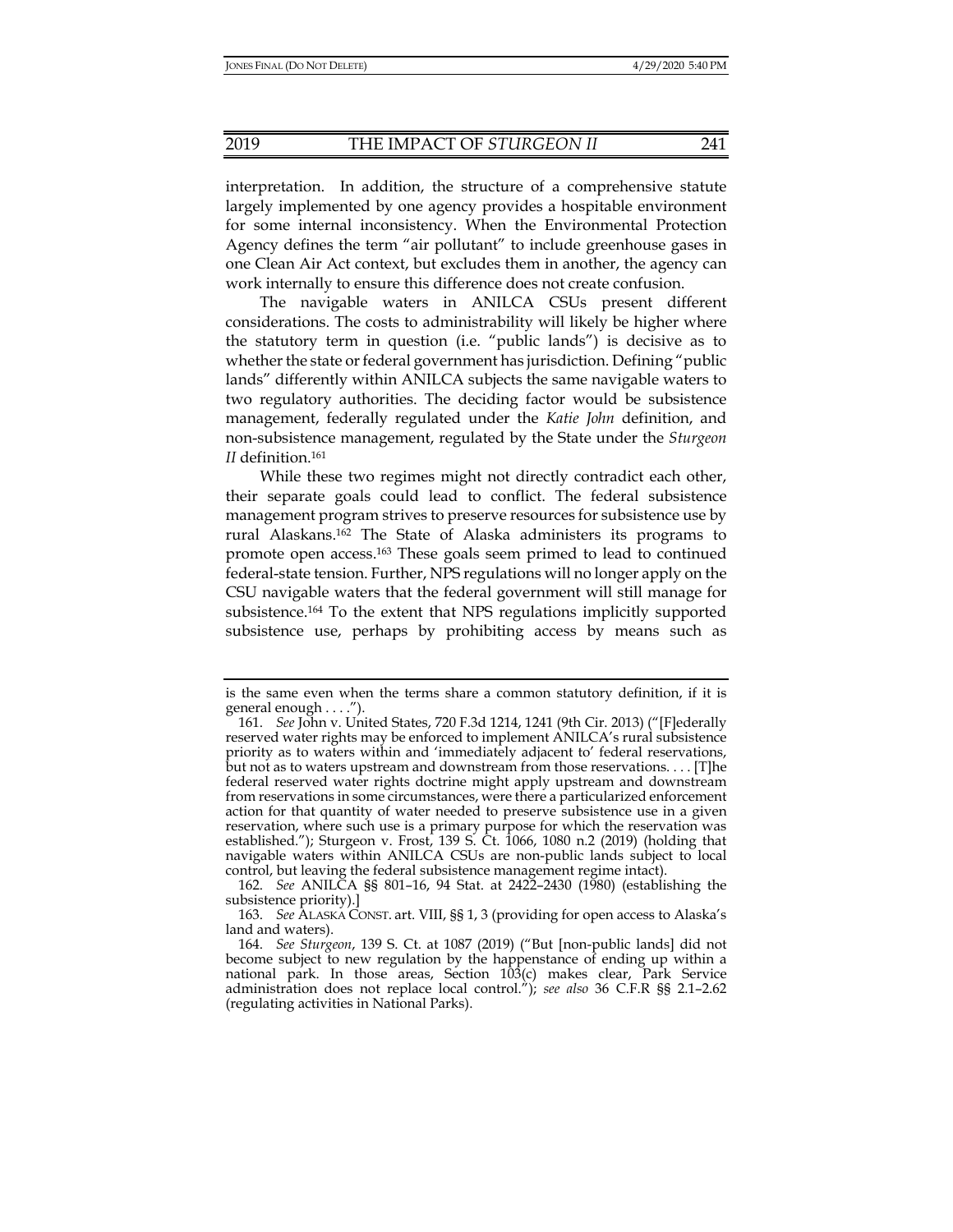hovercrafts, that synergy will no longer exist.<sup>165</sup>

Each of these judicial solutions, including the status quo, leaves serious questions unanswered. None of them is ideal. In the short term, both the state and NPS have the opportunity push their positions aggressively in the courts. The State could attack the *Katie John* decisions, using *Sturgeon II* as ammunition. Likewise, NPS could seize on the Sotomayor concurrence to assert out-of-park authority and reinstate regulations on CSU navigable waters that the State would surely challenge. Either of these approaches would likely entail protracted litigation. This battle would be unlikely to result in the best solution for either party. It is time for a truce in the ANILCA jurisdiction wars.

# **VII. COOPERATIVE MANAGEMENT AS A POLICY SOLUTION**

If the courts are not the place to find a solution for ANILCA's jurisdictional problems, the state and federal governments, along with Alaska Native stakeholders, will have to work together to solve their problems. The most promising avenue to reach a satisfactory outcome for all parties, allowing for subsistence use, conservation, and state sovereignty, is cooperative management. The State has called for greater cooperation with the federal government across a range of resource management issues.166 The Department of the Interior has also expressed a desire to be a better "neighbor" to the states by engaging in collaborative management.167 ANILCA provides several opportunities for this kind of cooperation, including conservation and management plans,168 the Alaska Land Use Council (ALUC),<sup>169</sup> and approval of memoranda of understanding.170 Cooperative efforts between the federal and state governments could lead to further synchronization of subsistence management. Ultimately, these efforts could prompt substantive changes in state law that would allow for the ANILCA compliant state subsistence management the law's framers envisioned.

 <sup>165.</sup> *See* 36 C.F.R. § 3.8(a)(1) (prohibiting the use of airboats).

 <sup>166.</sup> Letter from Doug Vincent-Lang, Acting Comm'r, Alaska Dep't of Fish & Game, to David Bernhardt, Deputy Comm'r, Dep't of the Interior (Jan. 2, 2019), https://www.peer.org/assets/docs/ak/1\_8\_19\_Transmittal\_ltr.pdf (transmittal letter); *see also* Attachment to Letter from Doug Vincent-Lang, (Jan. 2, 2019), https://www.peer.org/assets/docs/ak/1\_8\_19\_Full\_list\_demands.pdf (attachments).

 <sup>167.</sup> JASON HAYES, MACKINACK CTR. FOR PUB. POLICY, CONFLICT TO COOPERATION: COLLABORATIVE MANAGEMENT OF FEDERAL LANDS IN MICHIGAN 11– 12 (2018), https://www.mackinac.org/archives/2018/s2018-07.pdf.

 <sup>168.</sup> ANILCA § 1301, 94 Stat. at 2472–73 (1980).

 <sup>169.</sup> *Id.* § 1201.

 <sup>170.</sup> *Id.* § 809.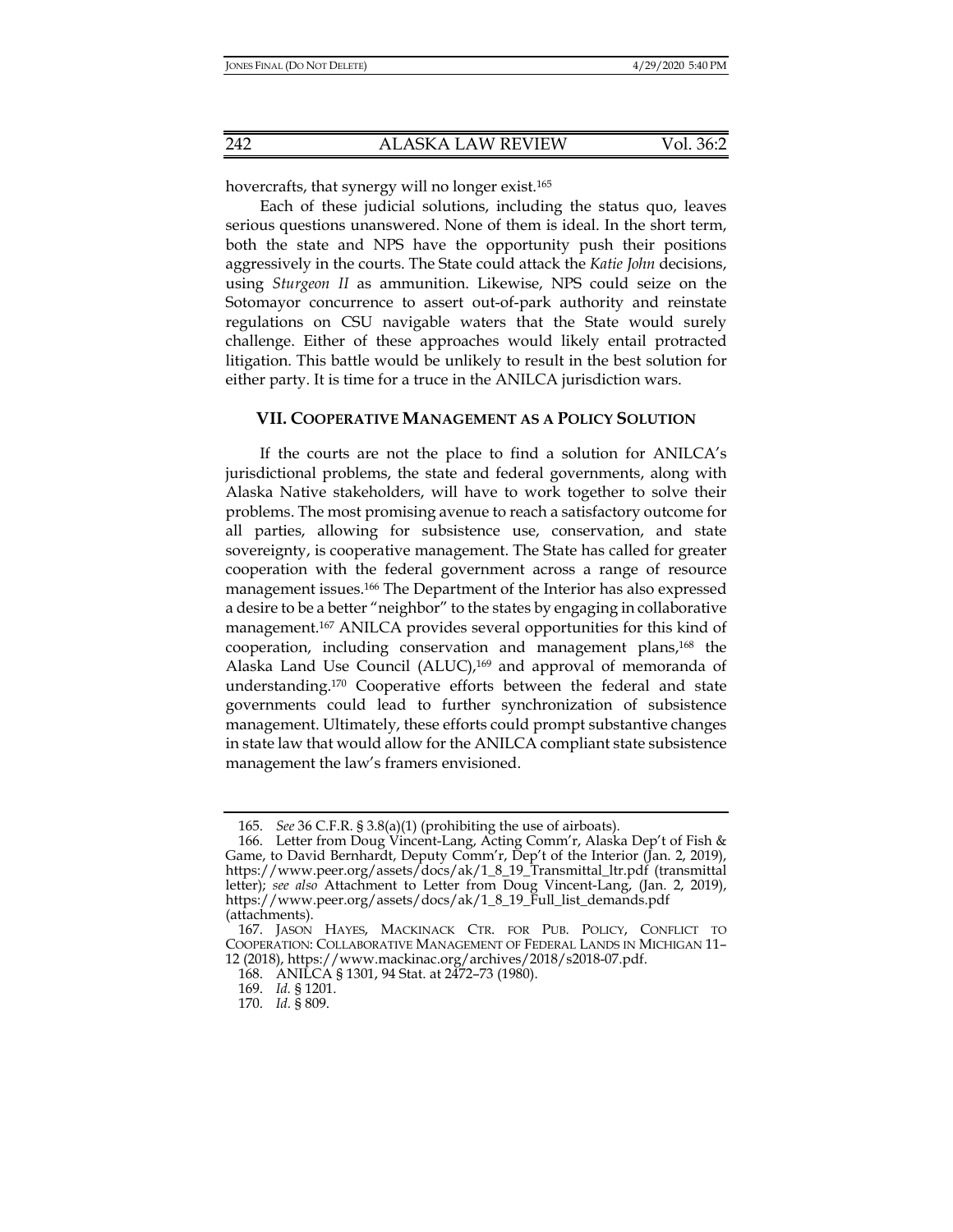#### **A. Conservation and Management Plans**

Section 1301 of ANILCA requires the preparation of conservation and management plans for each ANILCA National Park and preserve within five years.<sup>171</sup> Section  $304(g)(1)$  requires a comprehensive conservation plan for each national refuge.172 These requirements prompted a deluge of planning after the Act's passage that limited the capacity for meaningful participation by sheer scale.173 While NPS has updated some of these plans,<sup>174</sup> others, including the conservation and management plan for the Yukon-Charley Rivers National Preserve, have not been updated since their publication in the 1980s.175 More than thirty years later, the time is ripe to revisit these plans. *Sturgeon II* gives the state expanded sovereignty over rivers that the federal government is required to conserve under ANILCA.176 This expanded sovereignty calls for increased coordination with the federal government. Reopening the management plan process for updates offers a perfect opportunity for state, federal, and Alaska Native stakeholders to be heard through the notice and comment process.

Rather than enacting regulations directly, the federal government can seek to reach their goals through state policy. For instance, the State has the capacity to enact common sense regulations on the kinds of vessels can be used on CSU rivers.177 If the State implements such policies, both the conservation and state sovereignty aspects of ANILCA can be fully realized. These kinds of compromises have the potential to grow from the management plan process. The NPS should adopt a policy of systematically reviewing and reopening the management plans for the CSUs in Alaska over the next ten years, beginning with those that have not been revisited since their publication.

 <sup>171.</sup> *Id.* § 1301.

 <sup>172.</sup> *Id.* § 304(g)(1).

 <sup>173.</sup> Thomas J. Gallagher, *Native Participation in Land Management Planning in Alaska*, 41 ARCTIC 91, 94 (1989).

 <sup>174.</sup> *See, e.g.*, NAT'L PARK SERV., CONSOLIDATED MANAGEMENT PLAN FOR DENALI NATIONAL PARK (last updated 2006), https://www.nps.gov/dena/learn/ management/upload/GMP-Consolidated-Final.pdf.

 <sup>175.</sup> *See, e.g.*, NAT'L PARK SERV., YUKON-CHARLEY RIVERS NATIONAL PRESERVE GENERAL MANAGEMENT PLAN (1985), https://parkplanning.nps.gov/ document.cfm?parkID=22&projectID=34502&documentID=3808.

 <sup>176.</sup> *See e.g.,* ANILCA § 202(2) ("The monument addition and preserve shall be managed . . . to maintain unimpaired the water habitat for significant salmon populations . . . .").

 <sup>177.</sup> *See* ALASKA ADMIN. CODE tit. 11, § 20.860(b) (2019) (limiting the power of motors allowed in the Kenai River Special Management Area to 50 horsepower).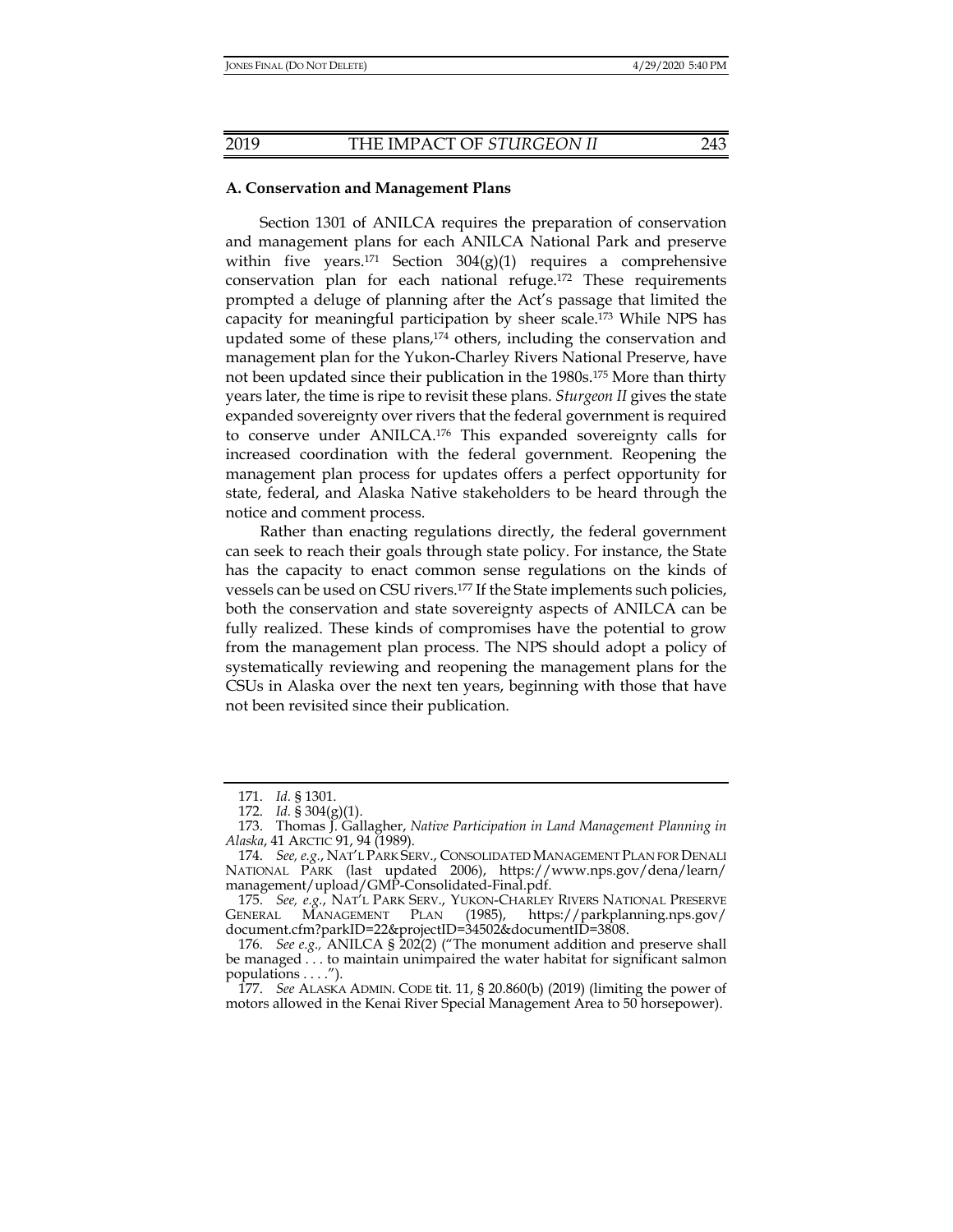# **B. Reviving ALUC**

ANILCA established ALUC to provide a forum for federal agencies, state government, and Alaska Native interests to collaborate and voice their opinions on issues regarding land management in Alaska.178 ALUC was comprised of a presidential appointee, the Governor of Alaska, the Alaska office heads of several federal agencies including NPS and FWS, and two representatives selected by Alaska Native corporations.179 The Council did not have much in the way of regulatory authority; its main function was to make recommendations to the state and federal governments.<sup>180</sup> However, ALUC did convene a representative body that included many of the major parties concerned with Alaska land management.181 The Council also recommended cooperative planning zones where "the management of lands or resources by one member materially affects the management of lands or resources by another . . . ."182 This kind of body could work to facilitate collaboration that would alleviate some of the remaining federal-state tensions in the wake of *Sturgeon II*.

Unfortunately, ANILCA included a sunset provision that disbanded ALUC after ten years absent congressional action.183 Reconstituting ALUC would be timely, because a state body that performed a similar function, the Citizens Advisory Council on Federal Areas, recently lost state funding.184 In 2016, Alaska Senator Lisa Murkowski introduced a bill that would reinvigorate ALUC.185 State leaders like Senator John Coghill have also called for a ALUC's revival.<sup>186</sup> Bringing back the Council would not be a panacea. Its predecessor was plagued by the state-federal competition that pervades Alaska land management.187 However, ALUC at least creates a forum where collaboration can happen and compromises must be made. Perhaps *Sturgeon II* could present an opportunity for a new ALUC to designate cooperative management areas around navigable

183. *Id.* § 1210(l).

 <sup>178.</sup> ANILCA § 1201.

 <sup>179.</sup> *Id.*

 <sup>180.</sup> *Id.* 

 <sup>181.</sup> *See id.* § 1201(c) (specifying membership of ALUC to include representatives from federal and state organizations, and Alaska Native corporations).

 <sup>182.</sup> *Id.* § 1201(j)(1).

 <sup>184.</sup> Sam Friedman, *Gov. Walker's Budget Veto Closes State Federal Overreach Panel*, FAIRBANKS DAILY NEWS-MINER, July 2, 2016, http://www.newsminer.com/ news/local\_news/gov-walker-s-budget-veto-closes-state-federal-overreachpanel/article\_fb6cb850-40f2-11e6-9cc7-a36712131ef4.html.

 <sup>185.</sup> Alaska Land Use Planning Act, S. 3005, 114th Cong. (2016).

 <sup>186.</sup> Friedman, *supra* note 184.

 <sup>187.</sup> Gallagher, *supra* note 173, at 93.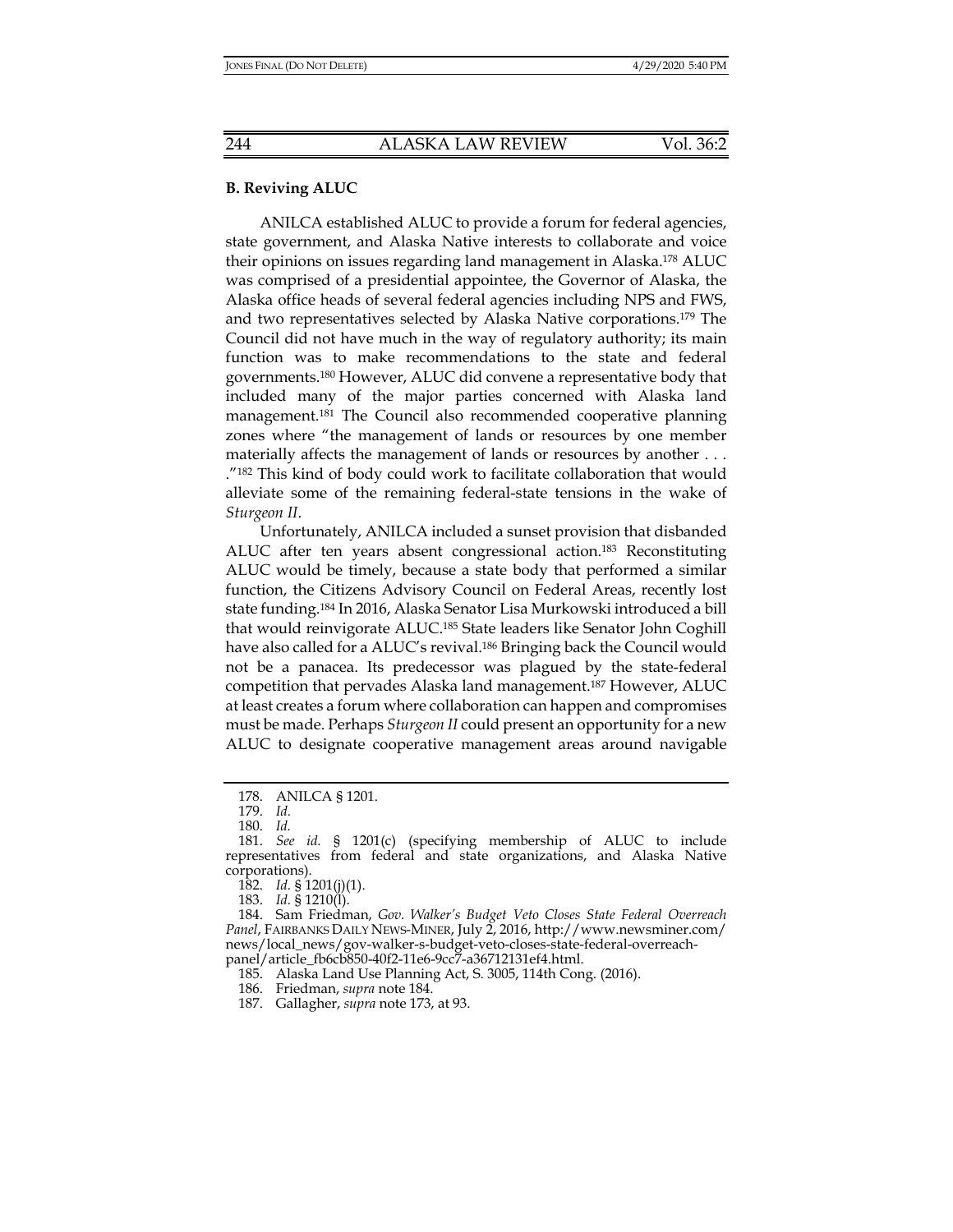waters. This could help both parties meet their goals. While it would require an act of Congress, reinstating ALUC would be a step in the right direction for cooperative management in Alaska CSUs.

# **C. Memoranda of Understanding**

Section 809 of ANILCA authorizes cooperative subsistence management plans by saying, "The Secretary may enter into cooperative agreements or otherwise cooperate with other Federal agencies, the State, Native Corporations, other appropriate persons and organizations . . . to effectuate the purposes and policies of this [title]."188 These agreements take the form of memoranda of understanding (MOUs) between the federal government and other interested parties.189 In the past, the Federal Subsistence Management Board operated under an MOU with the State of Alaska that provided an outline of federal-state relations in subsistence management.190 However, this MOU expired.191 Efforts to revive the MOU commenced in 2016, but they do not seem to have resulted in a final agreement.192 A new MOU would normalize federal-state relations and make coordinating with other parties easier.193

Beyond federal-state relations, MOUs for subsistence comanagement between the federal government and Alaska Native groups has seen some success. A Memorandum of Agreement between the Department of Interior and the Ahtna Native Corporation allows for greater Alaska Native input regarding moose and caribou hunting and

 <sup>188.</sup> ANILCA § 809.

 <sup>189.</sup> *See, e.g.*, Memorandum of Agreement Between United States Department of the Interior and Ahtna Inter-Tribal Resource Commission for a Demonstration Project for Cooperative Management of Customary and Traditional Subsistence Uses in the Ahtna Region (2016), https://www.doi.gov/sites/doi.gov /files/uploads/ahtna\_doi\_moa\_with\_signature\_pages\_final.pdf. (citing ANILCA as supporting authority for a wildlife management partnership between the United States Department of the Interior and the Ahtna Inter-Tribal Resource Commission).

<sup>190.</sup> FED. SUBSISTENCE MGMT. BD., PUB. MEETING MATERIALS JANUARY 10-12,<br>2017 at 130, https://www.doi.gov/sites/doi.gov/files/uploads/ at 130, https://www.doi.gov/sites/doi.gov/files/uploads/ jan\_2017\_fsb\_meeting\_book\_smallest.pdf.

 <sup>191.</sup> Joaqlin Estus, *Federal Subsistence Board Votes to Mend Alaska Relations*, ALASKA PUBLIC MEDIA, Jan. 19, 2016, https://www.alaskapublic.org/ 2016/01/19/federal-subsistence-board-to-seek-agreement-with-state/.

 <sup>192.</sup> Letter from Tim Towarak, Chair, Fed Subsistence Mgmt.t Bd., to Ted Spraker and Tom Kluberton, Chairmen, Alaska Dep't of Fish and Game Bds. Support Section (Mar. 1, 2016), http://www.adfg.alaska.gov/static/ regulations/regprocess/gameboard/pdfs/2015-2016/work\_session/fsb.pdf.

 <sup>193.</sup> *See* Estus, *supra* note 191 ("[W]e're not going to do much better to bring in a third party when the first two parties aren't necessarily in alignment or agreement . . . .") (quoting Daniel Sharp, Subsistence Coordinator, Alaska Office, BLM).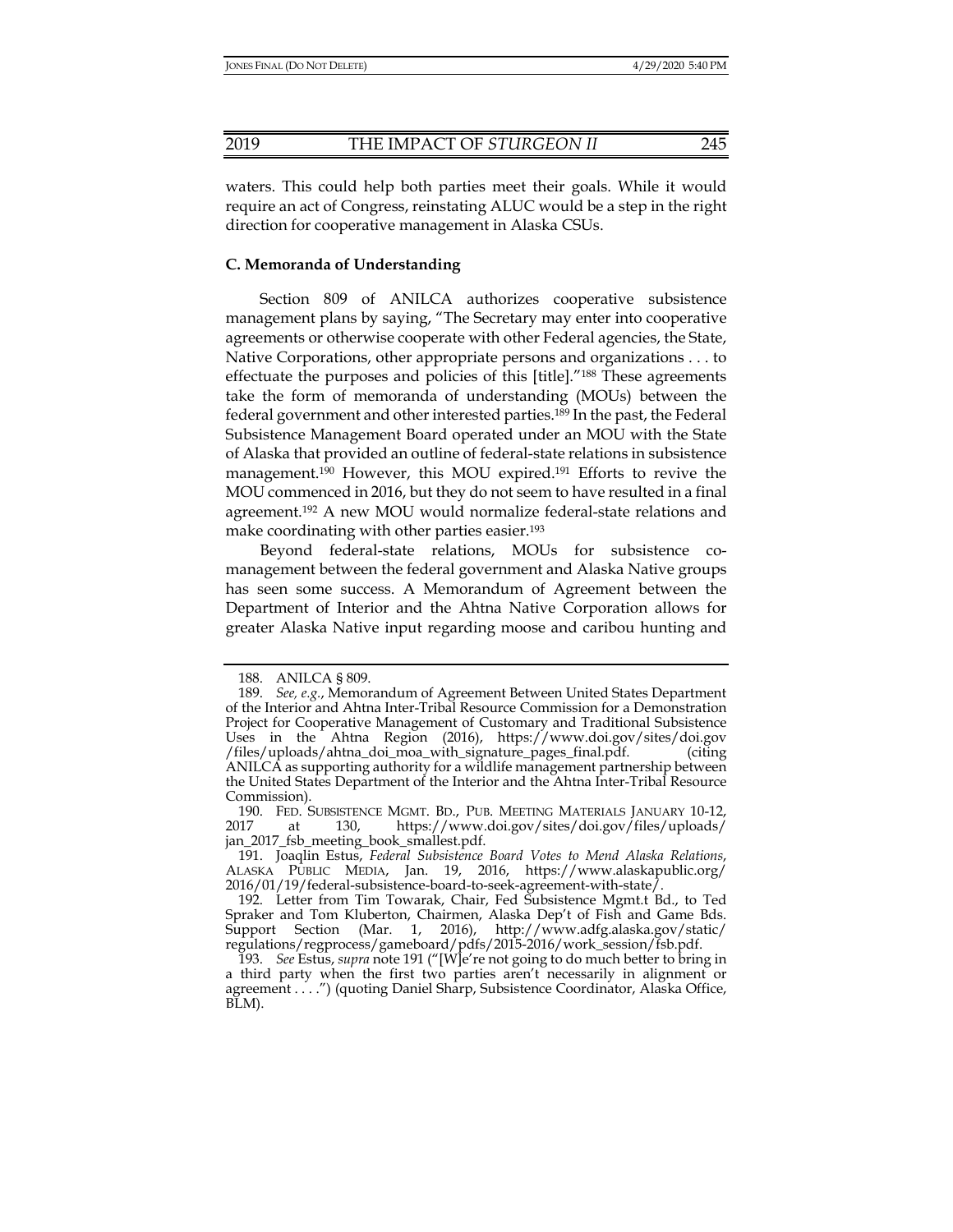began the process of allowing the Ahtna Commission to administer hunts for tribal members under the Federal Subsistence Management Program.194 In the fisheries context, FWS has entered an MOU with the Kuskokwim River Inter-Tribal Fish Commission.195 The MOU provides for consultation with the Commission before FWS makes decisions about the Kuskokwim salmon fishery.196 These MOUs have promise as tools for increased cooperation and show a willingness on the federal government's part to work with stakeholders.197 However, these MOUs do not include the State of Alaska, largely because the State cannot allocate resources to one subgroup of Alaskans.198

The Federal Subsistence Board and the State could leverage the section 809 MOU process in two ways to alleviate the tensions between federal and state subsistence management systems. First, while the rural subsistence priority remains an intractable problem between the state and federal government, a new MOU could synchronize the "rightway" regulations in the federal and state systems. For instance, it makes little sense to have differing regulations of fishing gear in the federal and state systems.199 This level of coordination would reduce the level of inconsistency between the two regulatory regimes. Second, the federal

 <sup>194.</sup> *See* Memorandum of Agreement Between United States Department of the Interior and Ahtna Inter-Tribal Resource Commission for a Demonstration Project for Cooperative Management of Customary and Traditional Subsistence Uses in the Ahtna Region (2016), https://www.doi.gov/sites/doi.gov /files/uploads/ahtna\_doi\_moa\_with\_signature\_pages\_final.pdf ("This MOA formalizes an agreement for the purpose of establishing a process and structure as a demonstration project within the Federal Subsistence Management Program that provides the AITRC with authority to cooperatively manage, within parameters established by the Board, certain aspects of subsistence hunting on Federal public lands by rural residents who are members of the eight federally recognized tribes in the Ahtna region."); *see also* Press Release, U.S. Dep't of the Interior, Interior and Ahtna Intertribal Resource Commission Agree to Cooperative Wildlife Demonstration Project (Nov. 29, 2016), https://www.doi.gov/pressreleases/interior-and-ahtna-intertribal-resourcecommission-agree-cooperative-wildlife (announcing "a cooperative wildlife management demonstration project on federal and Ahtna Corporation lands").

 <sup>195.</sup> Memorandum of Understanding Between the United States Department of the Interior U.S. Fish and Wildlife Service Alaska Region and Kuskokwim River Inter-Tribal Fish Commission (2016), https://www.doi.gov/sites/ doi.gov/files/uploads/kuskokwin\_mou\_final.pdf.

 <sup>196.</sup> Charles Enoch, *KRITFC Signs an MOU With USFWS*, KYUK, (May 24, 2016), http://www.kyuk.org/post/kritfc-signs-mou-usfws.

 <sup>197.</sup> Chris McDevitt, Equitable Co-Management on the Kuskokwim River 94 (Aug. 2018) (unpublished Master's thesis, University of Alaska-Fairbanks), https://scholarworks.alaska.edu/handle/11122/9676.

 <sup>198.</sup> *Id.* at 90.

 <sup>199.</sup> *Compare* 50 C.F.R. § 100.27 (2019) (detailing federal gear requirements for subsistence fishing), *with* 5 ALASKA ADMIN. CODE tit. 5, § 39.105 (2019) (detailing state gear requirements for subsistence fishing).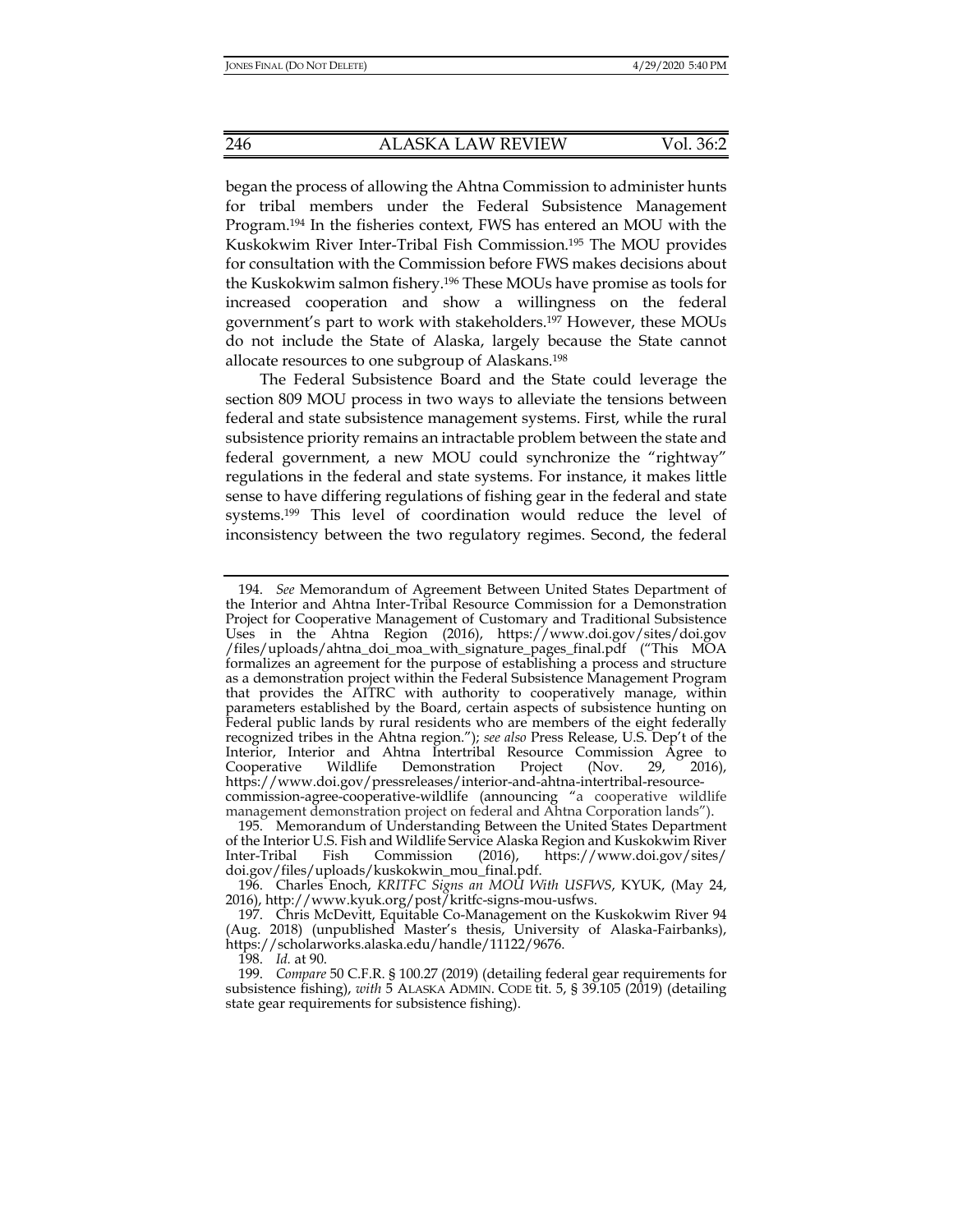government should continue to use the MOU process to offer a new avenue for Alaska Native participation in policymaking. Though these MOUs only affect federal subsistence management, they produce models that could improve both federal and state policy in the future, especially if state subsistence law undergoes changes.

## **D. Potential State Level Changes**

The State of Alaska could take on the entirety of the subsistence management program if it became compliant with the ANILCA Title VIII subsistence priority. Compliance would end the awkward situation of dual jurisdiction over navigable waters that seems to be the most likely outcome of the *Sturgeon II* decision. There are three options open for coming into compliance: 1) the Alaska Supreme Court overturns *McDowell* and the State implements a rural priority, 2) the Alaska Legislature passes a law that effectuates the rural priority without relying on the distinction struck down in *McDowell*, or 3) Alaska passes a state constitutional amendment making the rural subsistence priority a constitutional right, or at least permissible.

The judicial route is unlikely. The equal access provisions of the Alaska Constitution are clear.200 And in recent cases, the Alaska Supreme Court has maintained its rigid interpretation of those clauses even as it rules in favor of some community hunting and fishing rights. In *Alaska Fish & Wildlife Fund v. State*,<sup>201</sup> the court upheld a program that allowed "community harvest permits" for "groups following a hunting pattern similar to the one traditionally practiced by members of the Ahtna Tene Nene' community . . . . "202 However, in the same decision, the court affirmed that "[the equal access provisions] 'share at least one meaning: exclusive or special privileges to take fish and wildlife are prohibited.'"203 The court has also allowed for the designation of fisheries as "subsistence" fisheries where nonsubsistence use can be curtailed in times of scarcity.204 However, this designation does not limit the fisheries'

<sup>200</sup>*. See* ALASKA CONST. art. VIII, § 3 ("Wherever occurring in their natural state, fish, wildlife, and waters are reserved to the people for common use."); *see also id.* §15 ("No exclusive right or special privilege of fishery shall be created or authorized in the natural waters of the State. . . ."); *see also id.* § 17 ("Laws and regulations governing the use or disposal of natural resources shall apply equally to all persons similarly situated with reference to the subject matter and purpose to be served by the law or regulation.").

 <sup>201.</sup> Alaska Fish & Wildlife Conservation Fund v. State, 347 P.3d 97 (Alaska 2015).

 <sup>202.</sup> *Id.* at 100.

 <sup>203.</sup> *Id.* at 102 (quoting McDowell v. State, 785 P.2d 1, 6 (Alaska 1989)).

 <sup>204.</sup> Alaska Fish & Wildlife Conservation Fund v. State Dep't of Fish and Game, 289 P.3d 903, 910 (Alaska 2012).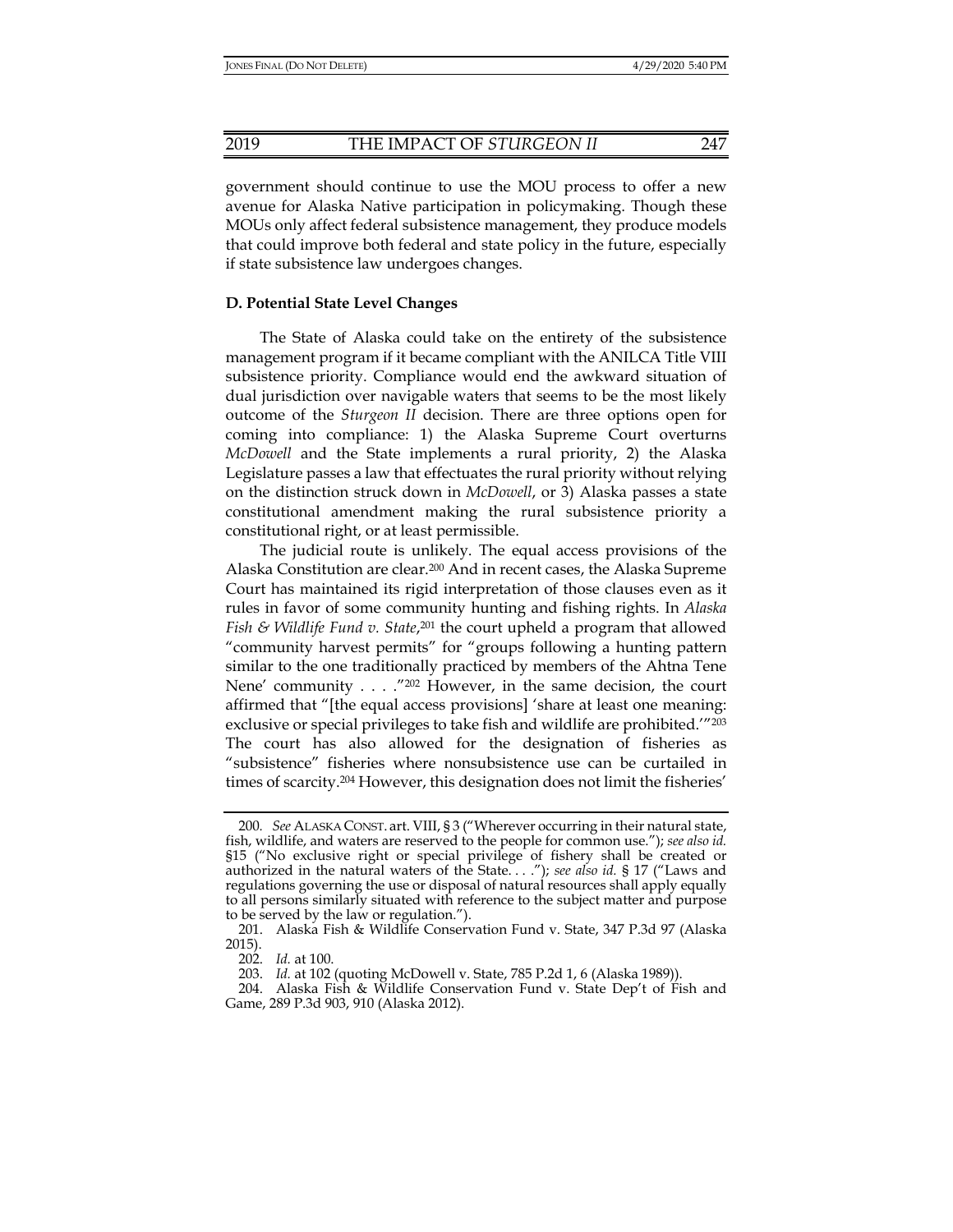use to rural residents, but rather to use by any Alaskan who is fishing for subsistence.205 These cases demonstrate that while there is some flexibility in how subsistence is regulated at the state level, the Alaska Supreme Court has shown no inclination to revisit the urban-rural distinction struck down in *McDowell*.

As the law stands now, the State likely cannot recognize the ANILCA rural subsistence priority because of the *McDowell* precedent.206 However, even in *McDowell*, the court recognized that another criterion might be specific enough to allow for an ANILCA compliant system that passed state constitutional muster.207 Several efforts to do so arose in the aftermath of the decision.208 At least one scholar has suggested that ANILCA's subsistence priority does not in fact restrict subsistence use to only rural residents; thus, the State of Alaska could thread the needle to create a complex tiered system of priority that satisfies ANILCA and the equal access provisions.209 This kind of system is theoretically possible, but its implementation would likely be difficult as a practical matter. In addition, it would be difficult to determine *ex ante* whether the Alaska Supreme Court would in fact uphold a new subsistence priority system. A negative result in court would send the whole process back to square one.

The most plausible and elegant state policy solution to bring the state into ANILCA compliance would be a state constitutional amendment guaranteeing rural Alaskan subsistence rights. Such an amendment would be a simple "revisory" change, meaning it could be enacted through a two-thirds vote of the legislature and approval by a majority of voters.210 More serious changes, called revisions, require a constitutional convention.211 This rural priority amendment would eliminate *McDowell* 

209. McGee, *supra* note 88, at 254.

 <sup>205.</sup> *Id.* at 910 (Alaska 2012).

 <sup>206.</sup> *See McDowell*, 785 P.2d at 9 ("[T]he requirement contained in the 1986 subsistence statute, that one must reside in a rural area in order to participate in subsistence hunting and fishing, violates sections 3, 15, and 17 of article VIII of the Alaska Constitution.").. [10.9(a)]

 <sup>207.</sup> *See id.* ("We are not called upon in this case to rule on what selection criteria might be constitutional. It seems appropriate, however, to note that any system which closes participation to some, but not all, applicants will necessarily create tension with article VIII.").

 <sup>208.</sup> *See* FRANK NORRIS, ALASKA SUBSISTENCE: A NATIONAL PARK SERVICE MANAGEMENT HISTORY 163 (2002), https://www.nps.gov/subjects/ alaskasubsistence/upload/Norris\_For\_Web.pdf (describing legislative attempts to overcome the *McDowell* precedent).

 <sup>210.</sup> Letter from Bruce M. Botleho, Attorney Gen., State of Alaska and Joanne Grace, Assistant Attorney Gen., to Frank Rue, Alaska Dep't of Fish & Game (Dec. 14, 2001), http://www.law.state.ak.us/pdf/opinions/opinions\_2001/01- 022\_2001op1.pdf.

 <sup>211.</sup> Bess v. Ulmer, 985 P.2d 979, 981 (Alaska 1999).